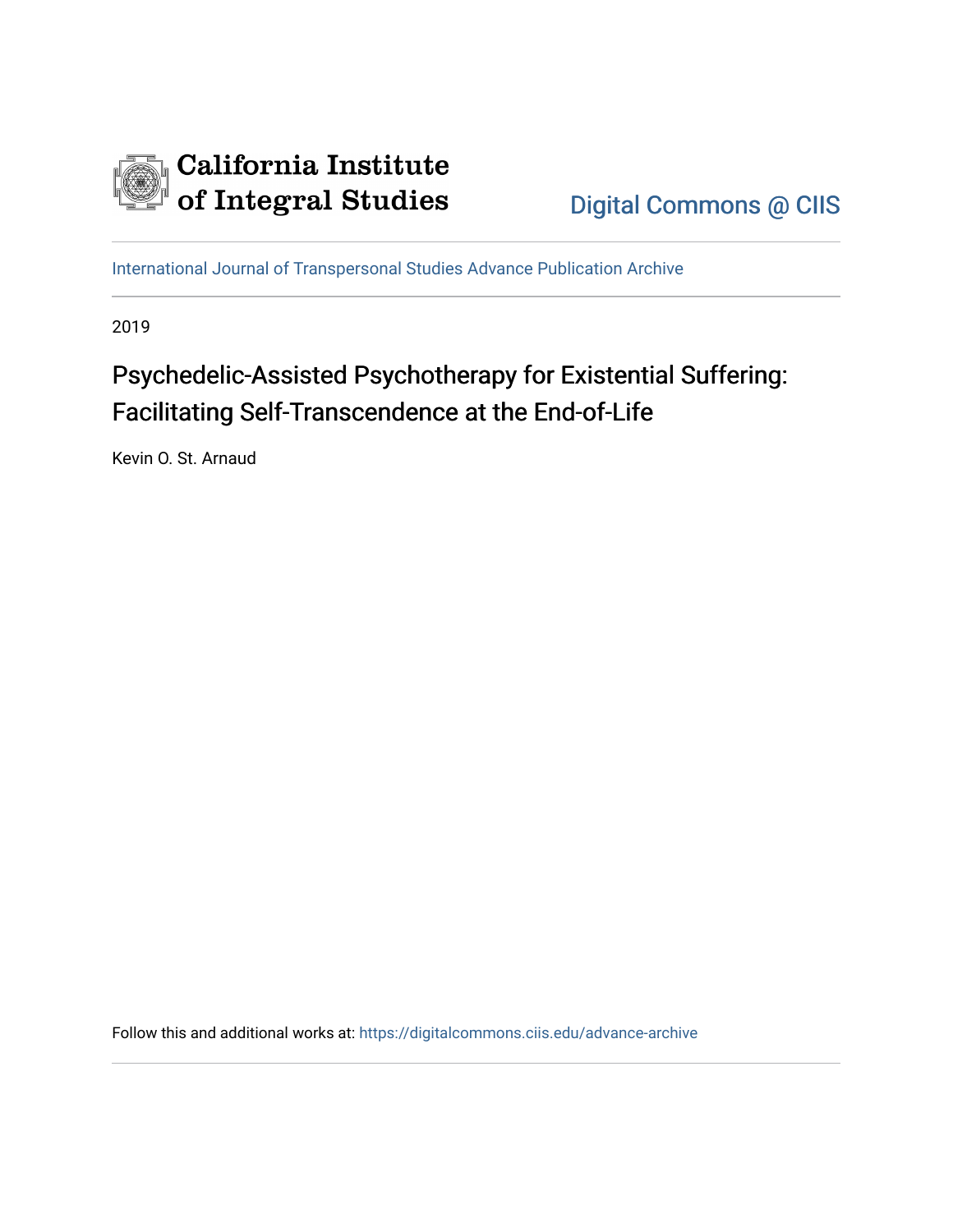# **Psychedelic-Assisted Psychotherapy for Existential Suffering: Facilitating Self-Transcendence at the End-of-Life**

*Kevin O. St. Arnaud*

Concordia University of Edmonton Edmonton, AB, Canada

Although existential suffering is amongst the most devastating forms of distress experienced by many patients nearing the end-of-life, it is often unsatisfactorily addressed due to a paucity of effective interventions. However, both historic and recent studies of psychedelic-assisted psychotherapy have reported marked alleviation of this suffering. As such, this article seeks to advance the rationale for the use of psychedelic substances in the provision of psychedelic-assisted psychotherapy for patients nearing the end-of-life. It begins with an overview of the classic psychedelics and their application in psychotherapy, highlighting recent studies. This is followed with a conceptual overview of existential suffering at the end-of-life and the process of selftranscendence. These sections are then integrated in a theoretical rationale for psychedelic-assisted mystical states as a means of facilitating the development of self-transcendence and, through it, the remediation of existential suffering. The paper concludes with a discussion of practical and philosophical considerations germane to the safe and ethical application of psychedelics in healthcare. In particular, developmental considerations for assessing both therapist and patient applicability in utilizing this modality are proposed.

# **Keywords:** *psychedelics, existential suffering, end-of-life care, self-transcendence, positive adult development*

xistential concerns have received increased<br>attention over the past few years due to growing<br>awareness of their central relevance to patient<br>well-being (Boston, Bruce, & Schreiber, 2011; Le xistential concerns have received increased - attention over the past few years due to growing awareness of their central relevance to patient May & Wilson, 2008). In fact, severe *existential suffering* is amongst the most devastating forms of distress experienced by many patients nearing the end-of-life (Cassel & Field, 1997; Greisinger et al., 1996). However, despite both its severity and key importance to patients' quality of life (McClain, Rosenfeld, & Breitbart, 2003), existential suffering is rarely adequately addressed due to a paucity of effective interventions (Gasser, Kirchner, & Passie, 2015). To date, there are no well-established pharmacotherapies or psychosocial interventions, and those commonly used demonstrate limited efficacy (see Boston et al., 2011). However, recent and historic studies exploring the utility of

psychedelic-assisted psychotherapy have found that this modality can markedly alleviate existential suffering in those approaching death.

Consequently, this article seeks to advance the rationale for the provision of psychedelic-assisted psychotherapy amongst patients experiencing existential distress at the end-of-life. To do so, it begins with an overview of the classic psychedelics to first provide the reader with a basic orientation to their history of use, neuropsychological features, and method of application in psychotherapy. Next, a conceptual outline of existential suffering at the end-of-life and its relationship with the developmental process of self-transcendence is provided (in accordance with Boston et al., 2011, this article uses the terms existential suffering and existential distress interchangeably). It is argued that psychedelic-induced mystical states may function

**International Journal of Transpersonal Studies, 38(2)** Advance Online Publication 1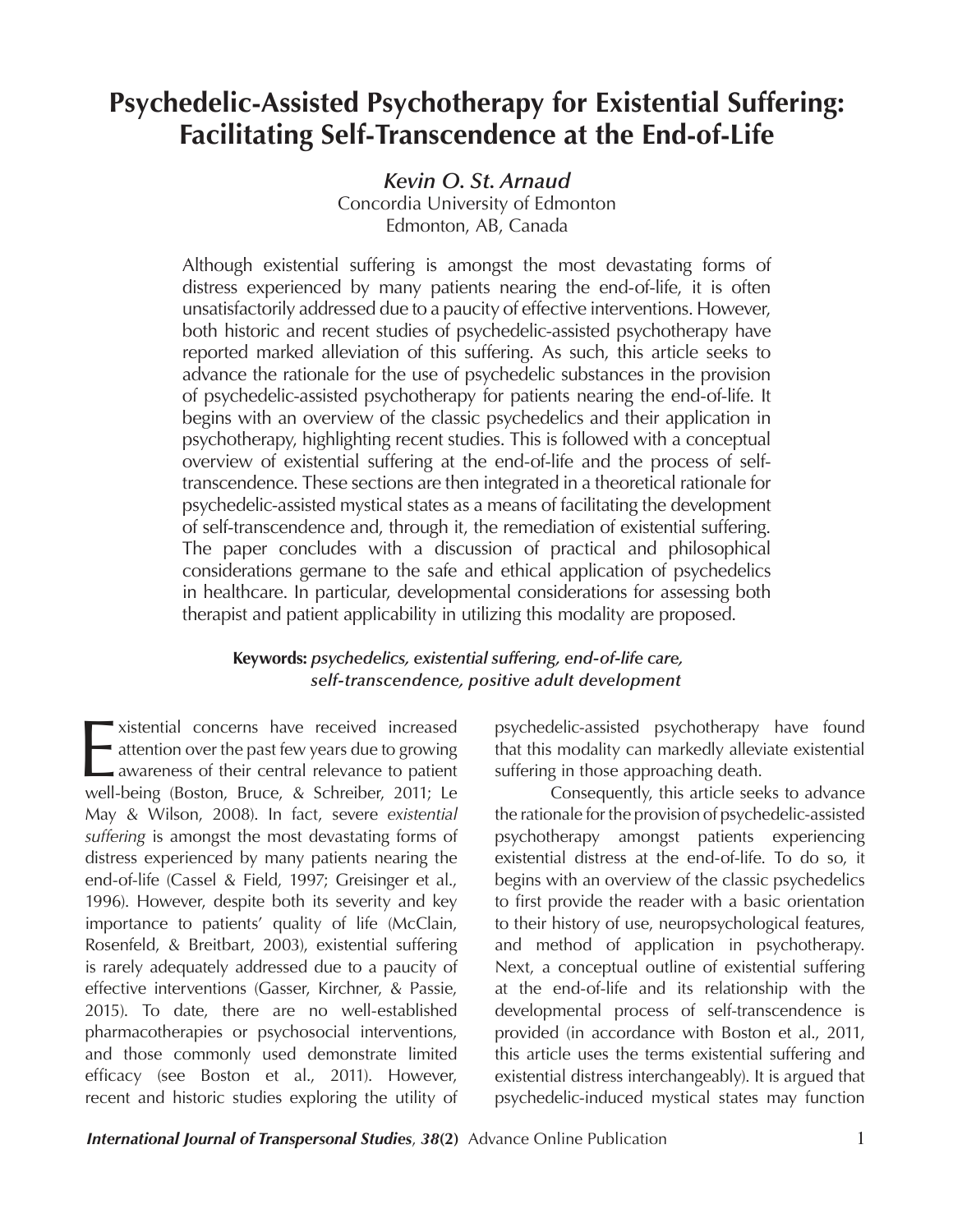to alleviate existential suffering by catalyzing self-transcendence, thus aiding the resolution of life's final developmental crisis. Finally, given that psychedelic-assisted psychotherapy is being revisited as a treatment modality for a wide range of psychological disturbances (Emerson et al., 2014), this article concludes by addressing some of the practical and philosophical considerations germane to this approach more broadly. In particular, guidelines to ensure patient safety will be paramount for this approach to be more widely accepted. Considerations for screening patients and training psychedelic therapists based upon the tenets of adult developmental and transpersonal psychology are proposed.

# **The Classic Psychedelics**

The use of psychedelic compounds for spiritual and healing purposes dates back thousands of years (Merlin, 2003). Psychedelic plants were and continue to be—venerated as sacraments fostering social cohesion, healing, and spirituality (Ludwig, 1972). In contemporary society, the term psychedelic—deriving from the Greek roots psyche (mind or soul) and delos (visible or manifest)—is usually interpreted as mind manifesting. The number of drugs that hold psychedelic properties includes a range of substances with varying pharmacological profiles. However, the drugs typically known as *classic* psychedelics, such as psilocybin, lysergic acid diethylamide (LSD), and mescaline, share a chemical structure similar to the neurotransmitter serotonin (5- HT), and are distinguished by their action as potent serotonin agonists (Halberstadt, 2015).

Carhart-Harris and Nutt (2017) advanced a bipartite model of the serotonergic system to distinguish the neuropsychological effects of the classic psychedelics from other drugs that modulate serotonin receptors. In this model, serotonin functions through two, distinct pathways. The first is thought to modulate passive coping (stress moderation) via the 5-HT1A receptor. This pathway is enhanced by conventional antidepressants, such as selective serotonin reuptake inhibitors (SSRIs), as the 5-HT1A receptor is their principal site of action. In such a way, conventional antidepressants may be conceptualized as *assimilative aids*, in the Piagetian sense, meant to help stabilize an

individual through periods of adversity. Conversely, Carhart-Harris and Nutt (2017) have suggested that the second pathway modulates active coping (neuropsychological plasticity/change in response to stress) via the 5-HT2A receptor. This pathway is believed to be enhanced by the classic psychedelics, as they exert their primary effects via the 5-HT2A receptor (Halberstadt, 2015). Accordingly, the classic psychedelics may be conceptualized as *accommodative aids* meant to help an individual adapt by changing in response to adversity.

Phenomenologically, the classic psychedelics, like other psychoactive drugs, function to induce a temporary non-ordinary state of consciousness (Tart, 1975). In other words, they may be thought of as a chemical key or nonspecific amplifier of experience (Leary, Metzner, & Alpert, 2007). The description offered by Jaffe (1990) is particularly illustrative of their effects, "the feature that distinguishes the psychedelic agents from other classes of drug is their capacity reliably to induce states of altered perception, thought, and feeling that are not experienced otherwise except in dreams or at times of religious exaltation" (pp. 563–564).

However, because psychedelic compounds serve to induct the user into a non-ordinary state of consciousness, the content—and outcome—of the experience greatly depends on the set, setting, and matrix of the user (Eisner, 1997; Leary et al., 1963). *Set* includes such factors as the intention, personality, intelligence, and emotional state of the individual, while *setting* includes the physical, social, and symbolic parameters under which the drug is taken. Finally, *matrix* includes the broader environmental context from which the individual comes from, and will return to, following the drug experience. It must be strongly emphasized that these non-pharmacological variables are primary, rather than secondary, to understanding both the nature of the psychedelic experience itself, as well its impact on a given user (see Hartogsohn, 2017).

Although knowing that someone has taken a psychedelic tells you little about the explicit content of the experience itself, these drugs, nonetheless, often induce a certain array of psychological changes. These include: alterations in sensation, cognition, and the perception of time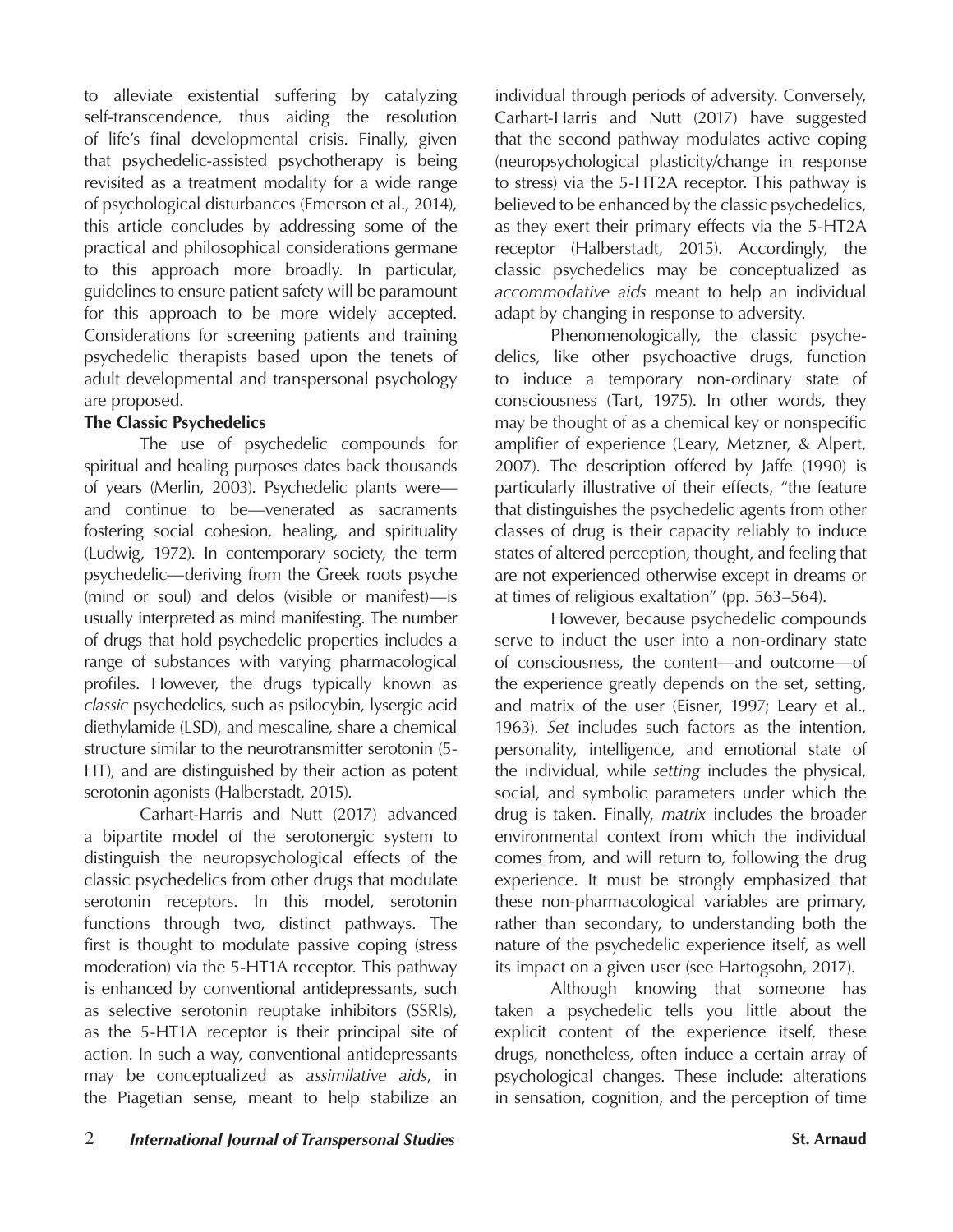and space, novel interpretations of stimuli, changes in language perception, increased associative thinking, facilitation of novel insights and emotional release, greater suggestibility, enhanced access to unconscious memories and archetypal imagery, and weakening ego boundaries (Masters & Houston, 1966).

It has been proposed that because psychedelics cause profound changes in one's experience of self, they may modulate the neural systems currently believed to be associated with selfreferential processing—the default-mode network (DMN; Carhart-Harris et al., 2014). Research suggests that the classic psychedelics impact the DMN in a reversible, dose-dependent manner, and these changes appear to correlate with experiences of self-dissolution (e.g., Carhart-Harris et al., 2016; Nour & Carhart-Harris, 2017).

# **The History of Psychedelic-Assisted Psychotherapy**

 Throughout the 1950s and into the 1960s, psychedelic drugs were widely available to researchers and clinicians in Europe and North America, and initial studies reported promising findings (Grinspoon & Bakalar, 1979). However, by the late 1950s concerns began to grow due to lax research ethics, questionable scientific methodology, and media sensationalization (see Novak, 1997). By the mid-1960s recreational psychedelic use burgeoned, eventually leading to their association with the growing counterculture movement and anti-war sentiment. Taken together, these factors culminated in the implementation of harsh legal restrictions, which greatly curtailed further study (Dyck, 2008).

However, although routine clinical use of these compounds remains largely prohibited, there has been a gradual re-emergence of both experimental and clinical research in recent years as regulations have begun to loosen (Johnson et al., 2008). This new phase of contemporary research, which employs more stringent ethics and research protocols, supports the notion that these compounds hold remarkable potential when carefully utilized. Recent studies have reported promising findings of their usefulness in palliative care (e.g., Griffiths et al., 2016), addictions (e.g., Bogenschutz & Johnson, 2016), pain medicine (e.g., Frood, 2006), psychiatry

(e.g., Johnson & Griffiths, 2017), and criminology (e.g., Hendricks et al., 2014).

## **Psychedelic-Assisted Psychotherapy**

In contrast to most psychopharmaceuticals the primary therapeutic utility of the psychedelic drugs is not presumed to be a direct outcome of their pharmacological action (Grinspoon & Bakalar, 1979; Richards, 2009). Rather, they modulate neurological functioning to produce changes in conscious awareness that—with the proper set, setting, and guidance—can be highly conducive to self-reflection, emotional catharsis, insight into one's existential situation, and transformative mystical states (Sessa, 2017). In comparison to pharmacotherapy, then, wherein drugs are often meant to be taken repeatedly and continuously over extended periods, psychedelics are typically used sparingly to augment psychotherapy.

Historically, two major approaches to the use of psychedelics were developed, psycholytic and psychedelic psychotherapy (Grinspoon & Bakalar, 1979). *Psycholytic psychotherapy* is usually conceptualized from a psychodynamic perspective, and utilizes smaller doses to augment the enhanced, though gradual, release of unconscious material over the course of numerous therapy sessions. In comparison, *psychedelic psychotherapy* is usually brief and aimed to induce a transformative mystical experience in one, or a few, high dose therapy sessions. A third approach, which is a combination of the aforementioned methods, came to be known as *psychedelytic psychotherapy* (Passie, 2007). Recent, contemporary clinical trials often utilize either an analytic/psycholytic approach or a humanistic/client-centered approach in the application of these substances (see Phelps, 2017).

Although a variety of psychedelic-assisted psychotherapy approaches and protocols have now been developed, they typically involve three phases of treatment: preparation for the psychedelic-assisted session, the psychedelic session itself, and follow-up integration sessions (Mithoefer, 2015; Passie, 2007). A brief overview of some of the general, overarching principles designed to ensure patient safety and maximize beneficial outcomes is as follows (see also Griffiths et al., 2016; Grob et al., 2011; Mithoefer, 2015; Pahnke, 1969; Richards et al., 1977).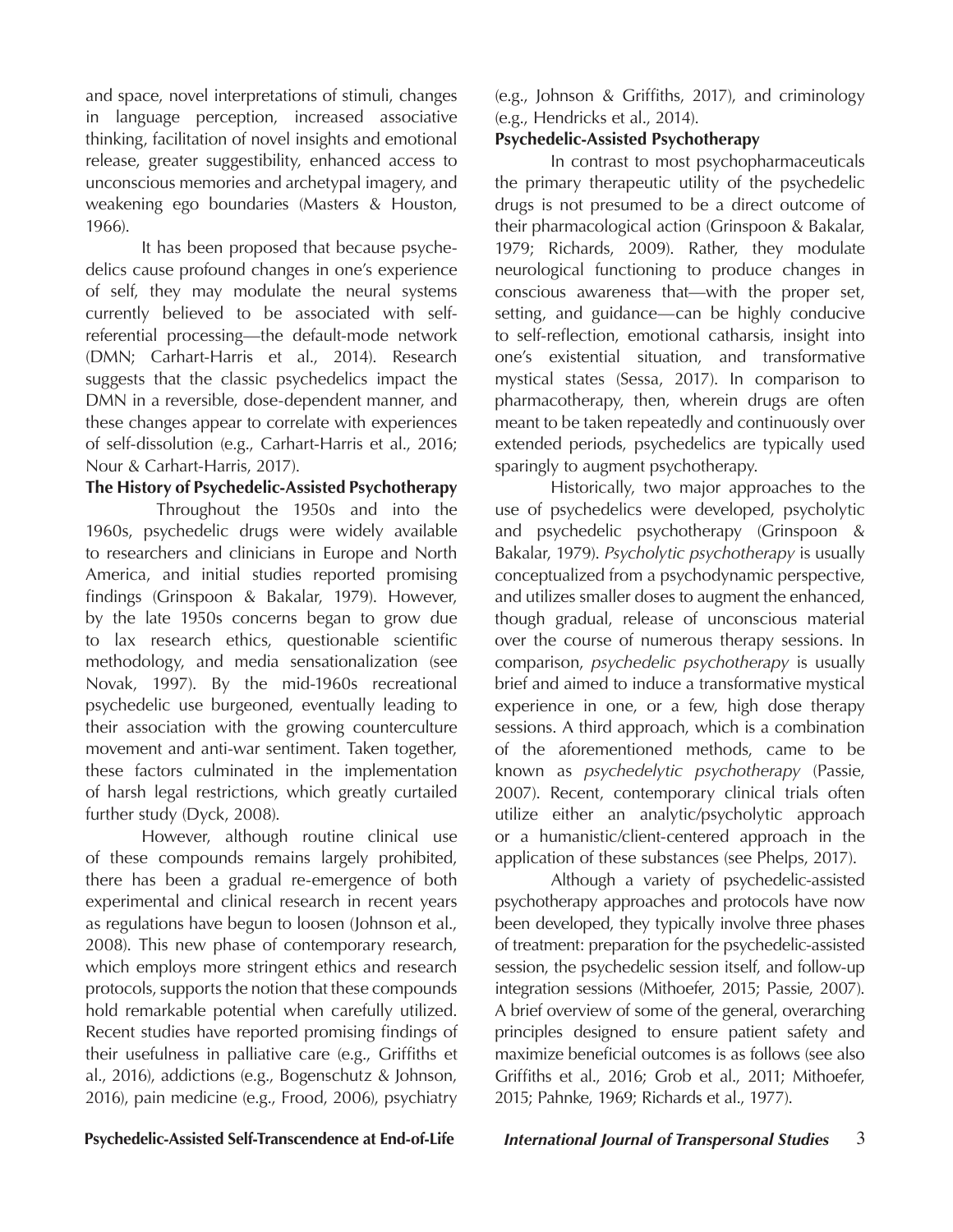Typically, before the drug is administered, the patient meets with two therapists over the course of several sessions to establish rapport and trust to prepare for the psychedelic session or sessions (Mithoefer, 2015). Following this phase, the individual is administered the drug in a pleasant and welcoming environment with both therapists present. Patients may be encouraged to lie down, wear an eyeshade, use headphones to listen to instrumental music, and focus their attention on their arising inner experience. However, the patient may decline to use the eyeshades and/or headphones at any time. Tremendous care is placed on creating a therapeutic set and setting, as these factors are critical in shaping the experience and its outcomes (Mithoefer, 2015).

The therapists are present throughout the session to ensure safety; however, they typically act supportively and non-directively, encouraging participants to be trusting and fully open to their experience (Phelps, 2017). As such, therapists adopt a stance as empathic listeners, guides, facilitators of emotional catharsis, and supporters of the patient's own inner healing agency. At times the therapists may intervene by carefully inviting, rather than directing, the patient back to his or her internal experience (Mithoefer, 2015). Therapists follow, rather than guide, the patient.

Integration sessions following the drug session are considered essential for the psychedelic experience to be most therapeutically impactful. During non-drug follow-up sessions, the therapists address any problems or concerns that may have arisen following the drug-assisted sessions, and help the patient to ground and conceptualize any insights, such that they can be integrated into daily functioning (Mithoefer, 2015).

Masters and Houston (1966) and Grof (1980) both proposed that a given psychedelic experience may be conceptualized as reaching four major depths. The first, or sensory-aesthetic stratum, involves changes in perception of sensory stimuli. Normally unnoticed aspects of the environment capture attention, and people and objects take on a wondrous, fascinating quality. The second, or psychodynamic stratum, involves revisiting unresolved intra- and interpersonal conflicts,

repressed memories, and emotional catharsis. Deeper yet is the archetypal stratum, which involves a sense of being a participant in the symbolic or mythological drama of one's life. Finally, at the transpersonal or mystical stratum, one may have a mystical experience, which entails self-dissolution and a feeling of unity with something sensed to be eternal, infinite, or sacred. Each of these experiential depths may have clinical importance; however, the mystical form may be especially therapeutic for those nearing the end-of-life (Richards, 2016).

### **Adverse Effects and Contraindications**

Substantial pharmacological, experimental, and public health research has established that the classic psychedelics are amongst the safest known psychoactive substances, as they exhibit remarkably low toxicity and are widely regarded to be nonaddictive (see Canal & Murnane, 2017; Gable, 2004; Passie et al., 2002, 2008). However, the classic psychedelics can moderately increase pulse rate and blood pressure; thus, use by individuals with cardiovascular disease may be contraindicated (see Johnson et al., 2008). In addition, medications and over-the-counter products which modulate serotonin (e.g., tricyclic antidepressants, SSRIs, St. John's Wort), as well as lithium and haloperidol, have been shown to potentiate psychedelic effects, rendering their concomitant use a potential safety concern (Johnson et al., 2008).

Nonetheless, since the early 1990s approximately 2000 doses of psilocybin (ranging from low to high doses) have been safely administered in the United States and Europe in controlled settings, with no reports of any serious adverse effects (Studerus et al., 2011). Any potential for harm or abuse is heavily constrained by the supervised nature of their administration, which is limited to one or a few occasions, eliminating concerns about abuse and/or adverse effects resulting from chronic use (Shelton & Hendricks, 2016).

However, despite the limited nature of adverse effects—particularly when used in a therapeutic setting—confrontation with intensified thoughts and emotions that often arise with the use of these compounds may be upsetting for patients (Gasser et al., 2015). Even in highly controlled settings, high-dose psychedelics can produce very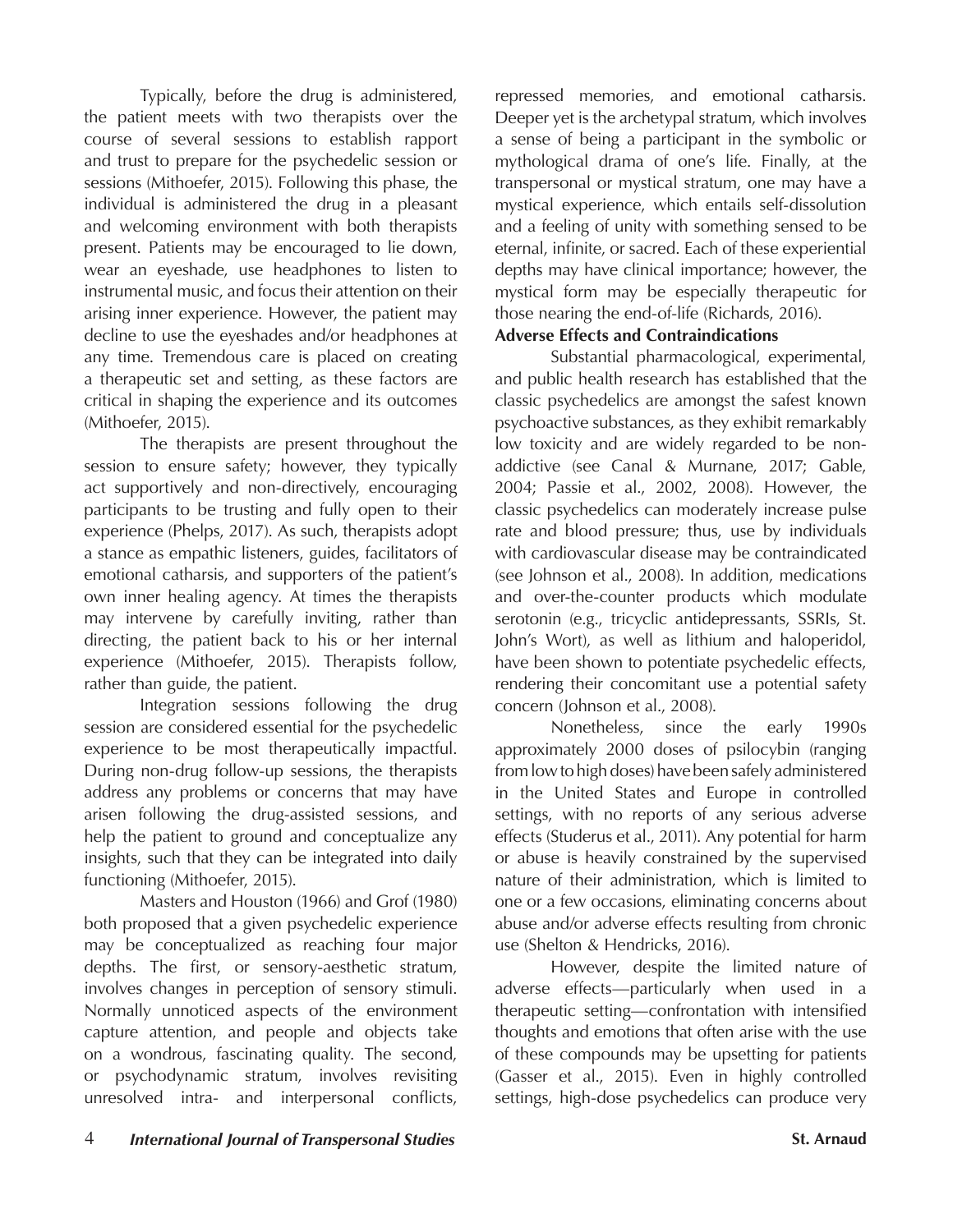strong psychological effects, including pronounced feelings of anxiety, fear, paranoia, confusion, and psychotic-like reactions (Griffiths et al., 2006; Johnson et al., 2008; Strassman, 1984). Studerus et al. (2011) further noted that an extremely small minority of research participants who received psilocybin in a therapeutic context experienced transient anxiety and depression in the weeks following administration. However, these adverse effects were resolved within a month. Ultimately, very limited harm has been reported in the contemporary era of psychedelic research; when dosage, set, and setting are carefully controlled, patients can typically manage any challenging thoughts, emotions, or memories that may arise. Importantly, research suggests that even many elderly and ill patients can safely manage the strong emotions evoked by psychedelic compounds (see Richards, 2016).

Importantly, distressing psychedelic experiences are typically transient and have not been shown to be causative of more enduring psychological disturbances. For example, an epidemiological study by Johansen (2013) found that psychedelic use was not associated with psychosis or hallucinogen persisting perceptual disorder (flashbacks). Similarly, Krebs and Johansen (2013), using data from 2001 to 2004 from the *National Survey on Drug Use and Health*, found that psychedelic use was associated with a decreased likelihood of psychiatric symptoms. However, although psychedelics do not appear to evoke spontaneous mental illness or psychoses in otherwise healthy individuals, it has been proposed that they may precipitate these problems in predisposed individuals (Nichols, 2016; Vardy & Kay, 1983). Accordingly, the use of psychedelics with those who have a psychotic disorder or are at risk of developing one is typically considered one of their major contraindications (Cohen, 1985; Johnson et al., 2008).

# **Psychedelic-Assisted Psychotherapy at the End of Life**

Beginning in the 1960s, it was found that psychedelic-assisted psychotherapy could help improve mood, quality of life, and interpersonal openness, and reduce depression, anxiety, and fear of death in patients with life-limiting illnesses (e.g., Grof et al., 1973; Kast, 1966; Richards et al.,

1977). Through the use of psychedelics, patients' thoughts and feelings surrounding death could be more fully experienced and explored, thus helping patients achieve a sense of meaning and acceptance (Pahnke, 1969). This approach thus differs from the use of psychoactive substances for palliative sedation, such as potent benzodiazepines, which are meant to relieve suffering by decreasing patients' conscious awareness (Maltoni et al., 2012).

Corroborating the initial phase of research conducted in the mid-20th century, recent trials of psychedelic-assisted psychotherapy for the treatment of existential suffering have also reported promising results. For example, Grob et al. (2011) found that psychedelic-assisted psychotherapy could help attenuate existential distress in 12 patients with advanced-stage cancer. The researchers noted statistically significant reductions in symptoms of depression and anxiety at 1 and 3 months posttreatment and reported no serious adverse events. Similarly, Gasser et al. (2014) evaluated the safety and efficacy of psychedelic-assisted psychotherapy in 12 patients with existential suffering due to a life-threatening illness. They found significant reductions in symptoms of anxiety and reported no serious adverse events.

More recently, Griffiths et al. (2016) evaluated psychedelic-assisted psychotherapy for the treatment of existential distress in 51 patients with life-threatening cancers. The researchers noted significant decreases in symptoms of depression and anxiety, increases across various indices of well-being, and reported no serious adverse events. Comparably, Ross et al. (2016) found that a single, psychedelic-assisted psychotherapy session produced significant reductions in end-of-life anxiety and depression in 29 patients with lifethreatening cancers and reported no occurrences of serious adverse events.

The promising recent findings of Grob et al. (2011), Gasser et al. (2014), Griffiths et al. (2016), and Ross et al. (2016) serve to further bolster the initial phase of research implicating the utility of psychedelic-assisted psychotherapy for those experiencing psychological and existential suffering at the end-of-life. The studies conducted by Griffiths et al. (2016) and Ross et al. (2016) are particularly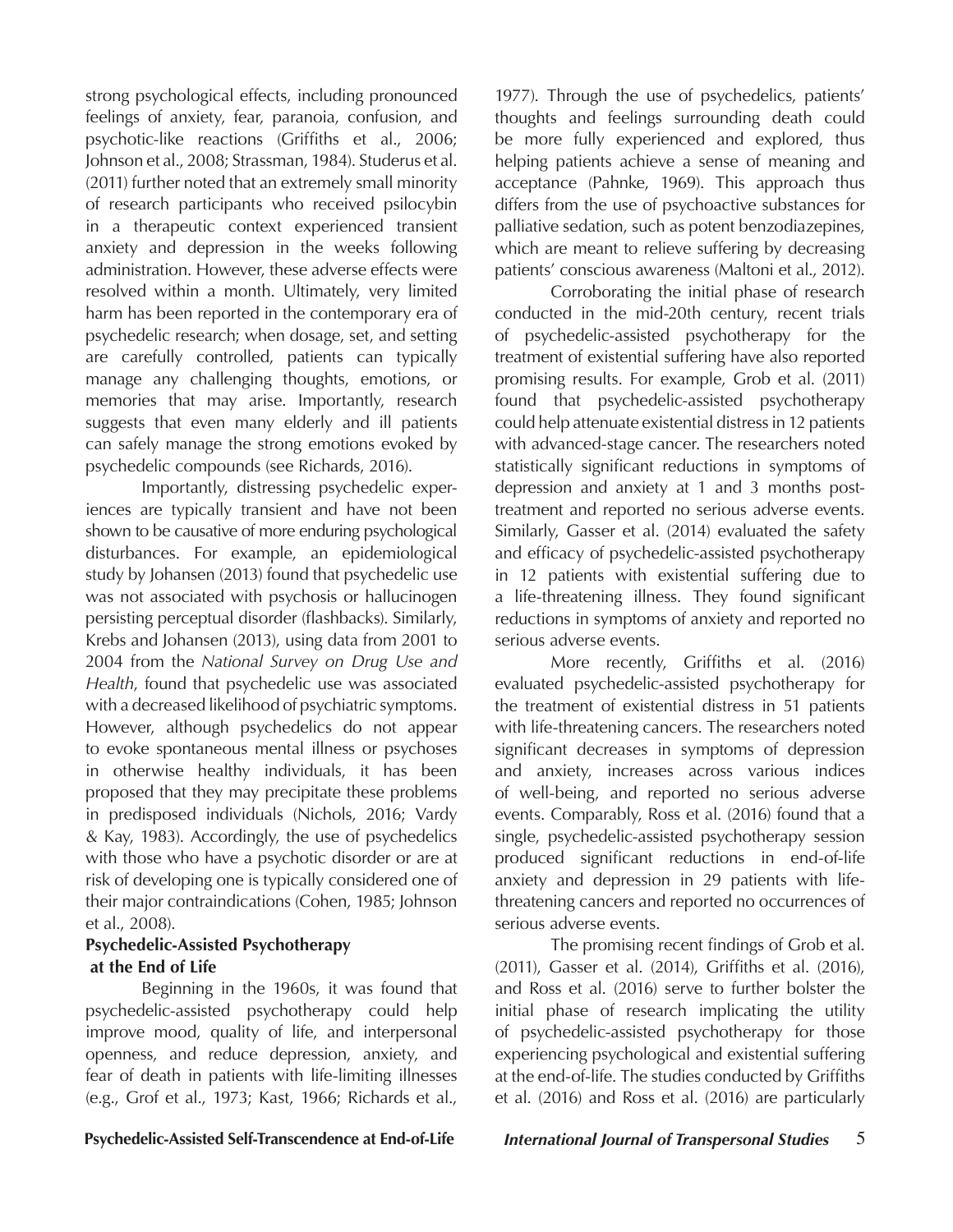significant in that they are the largest, randomized controlled trials of psilocybin to date. Critically, these studies demonstrate that remarkable benefits can be achieved from even a single administration. The efficiency of this treatment modality is thus particularly relevant for patients with life-threatening illnesses who may not have the time to devote to a lengthy course of therapy. However, perhaps most importantly these studies demonstrate the safety of using psilocybin in this patient population.

What is particularly interesting about these studies is the significant association between the occurrence of a psychedelic-induced mystical experience and the most pronounced therapeutic outcomes (Griffiths et al., 2016; Ross et al., 2016). In fact, the participant-rated intensity of the mystical experience statistically mediated therapeutic improvements in both the Griffiths et al. (2016) and Ross et al. (2016) studies. These findings correspond with contemporary research using healthy volunteers in which psychedelic-induced mystical experiences predicted lasting positive changes in attitudes, mood, behavior, and spirituality (Griffiths et al., 2011; MacLean et al., 2011). They also parallel historic findings in which palliative patients who had a psychedelic-induced mystical experience reported reduced despair, anxiety, and fear of death, deepened relationships, and enhanced wellbeing (e.g., Grof & Halifax, 1977; Kurland, 1985; Pahnke, 1967, 1969; Richards et al., 1977). To better understand the salubrious effects of mystical states and the role for psychedelic substances at the endof-life, we now turn to an overview of existential suffering and self-transcendence.

# **Psychedelic-Assisted Self-Transcendence and the Alleviation of Existential Suffering**

Although suffering is often simply equated with physical pain, the term does not connote strictly physical determinants. Instead, suffering may also stem from psychological, social, and existential sources (Saunders, 1988). Suffering can thus be viewed as a complex phenomenon involving an aversive emotional state resulting from the loss, or threatened loss, of the integrity of the individual (see LeMay & Wilson, 2008). For example, Cassel (1982) defines suffering as "the state of severe distress associated with events that threaten the intactness

of the person" (p. 640), while Kearney (2000) views suffering as "the experience that results from damage to the whole person" (p. 5).

Perhaps unsurprisingly, research suggests that existential suffering is amongst the most devastating forms of distress experienced by many patients nearing the end-of-life, with some studies indicating it is of patients' greatest concern (Cassel & Field, 1997; Greisinger et al., 1996). Indeed, given that suffering occurs upon the experienced or anticipated loss of part of one's self or life, awareness of approaching death—and with it the ultimate loss of self—frequently evokes tremendous despair (Yalom, 2008). Paul Tillich (1952) described this awareness of one's future non-existence as ontological anxiety—the terror of death and the loss of being. This distress is particularly evident amongst individuals approaching end-of-life for whom death is developmentally/normatively offtime (Weenolsen, 1988).

Due to growing awareness of its clinical importance at the end-of-life, existential suffering has garnered increased consideration over the past few years (see LeMay & Wilson, 2008). In a comprehensive review of the literature, Boston et al. (2011) identified numerous conceptualizations of existential suffering/existential distress, which they view as a single conceptual entity. These include existential pain (Strang et al., 2004), spiritual despair (Edwards et al., 2010), existential distress (Kissane, 2000), demoralization syndrome (Clarke & Kissane, 2002), and spiritual distress (Caldeira et al., 2013). Although these are not strictly analogous constructs, Boston et al. (2011) noted that the core symptom profile of this overarching syndrome include the loss of meaning in life, hopelessness, depression, a sense of being a burden, disturbance in one's connection to self, others, the world, or the transcendent, isolation, anticipatory grief, and death anxiety. Chochinov (2006) likewise suggested that differentiating between these various terms and conceptualizations is less critical than appreciating the shared domain they address—the human need to find a deep sense of meaning, connection, and hope at the end-of-life.

Research has demonstrated that addressing existential distress is crucial to enhancing quality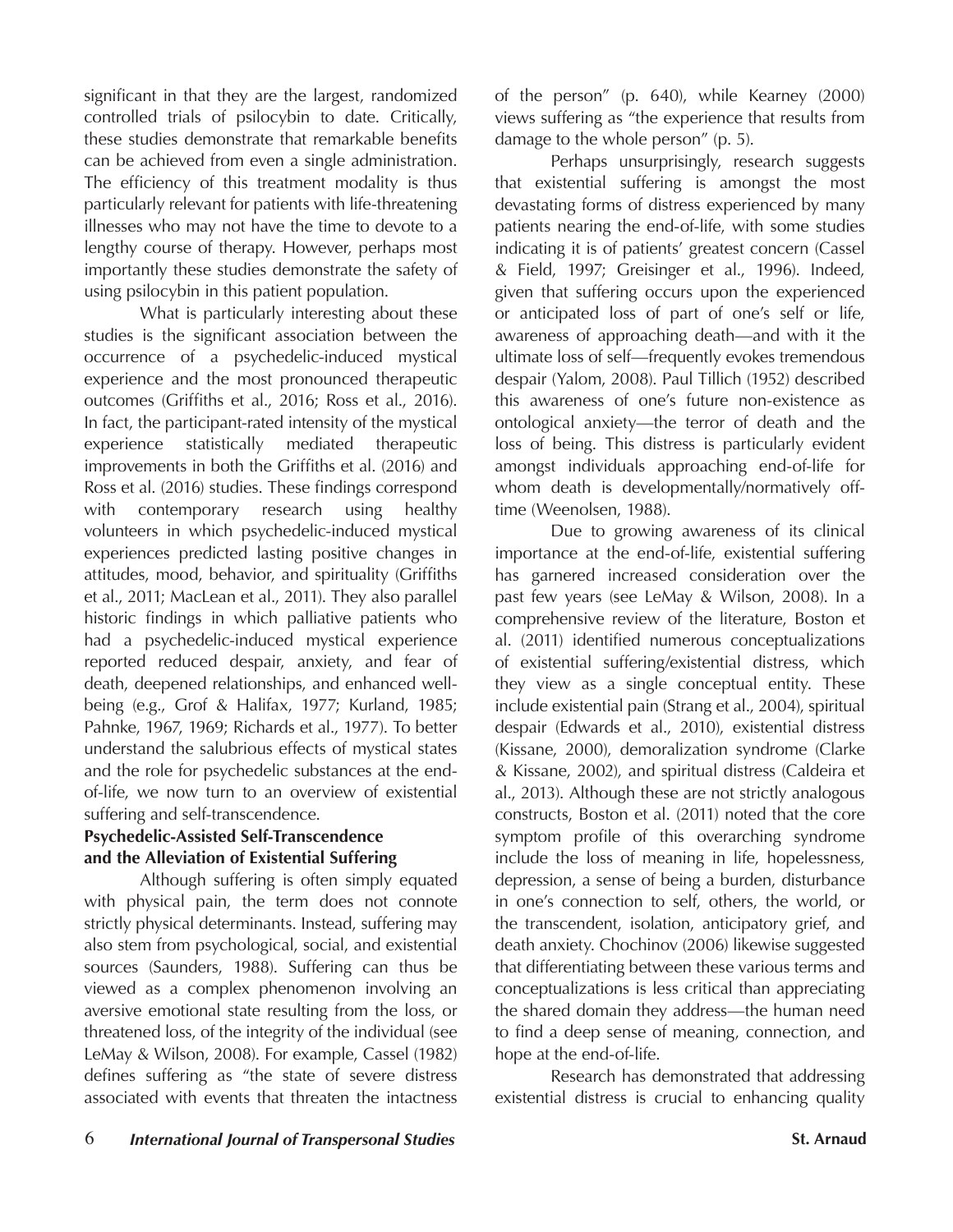of life and well-being (Le May & Wilson, 2008). For example, existential suffering can manifest in debilitating physical symptoms, such as acute pain (e.g., Chochinov, 2006), and may increase the desire for a hastened death, even when physical symptoms are effectively managed (Moss & Dobson, 2006). Thus, Cohen et al. (1996) have argued that the role of existential factors in patient well-being cannot simply be reduced to physical or even psychosocial determinants.

Yet, despite its relevance to end-of-life, existential suffering remains a neglected area of care, largely due to a lack of effective treatments (Boston et al., 2011). Interestingly, Acton and Wright (2000) and Cassel (1982) have argued that an intervention designed to promote self-transcendence may help to assuage existential suffering/distress. Indeed, growing research in gerontology and palliative care indicates that self-transcendence can help patients achieve a sense of equanimity and acceptance by adopting a broader transpersonal or cosmic perspective towards life and death (see Reed, 2003; Tornstam, 1989).

### **Conceptualizing Self-Transcendence**

The field of transpersonal psychology has long been concerned with personal transformation and the important role of self-expansive, spiritual, and mystical states of consciousness in human well-being and development (Hartelius et al., 2013). Transpersonal psychology has explicit origins in the writings of William James (1902), who noted that our ordinary, waking state of consciousness is but one of many that we are capable of experiencing. In addition to this waking state, various non-ordinary states of consciousness can be obtained (Tart, 1975). Of these, *self-transcendent* states involve a temporarily decreased awareness of self and, simultaneously, increased feelings of connectedness, belonging, and unity (Yaden et al., 2017).

Self-transcendent states are believed to exist on a spectrum of intensity described as the unitary continuum (Newberg & d'Aquili, 2000). At the low end of the spectrum are positioned states such as mindful awareness and flow, whereas in the midrange fall the self-transcendent emotions, such as awe. At the furthest end lies the mystical experience which, as the most potent form of selftranscendent state, usually involves complete selfdissolution, leaving the person feeling a sense of unity with something greater than their personal self (Hood, 2016).

Mystical experiences are typically felt to be profoundly religious/spiritual in nature and are a common component of numerous religious traditions (Newberg & d'Aquili, 2000). In fact, it has been argued that the mystical experience may form the basis of human religion/spirituality (Maslow, 1971). In such a way, religion/spirituality is thought to be largely rooted in the natural, human capacity for self-transcendent states of consciousness (MacDonald et al., 2015), regardless of the innumerable ways in which they may be experienced and interpreted (Ferrer, 2011).

However, although the term selftranscendence has been used to describe temporary mental states involving a decreased sense of self and increased feelings of connectedness, the term has also been used to describe a personality trait or disposition (Yaden et al., 2017). In this regard, self-transcendence may be defined as one's general sense of "connection to something higher—the belief that there is meaning or purpose larger than ourselves" (Peterson & Seligman, 2004, p. 48). Selftranscendence as a trait involves feelings of awe, hope, and gratitude; it reminds us of how small we are and gives us a sense of significance via our inclusion within something larger (Peterson & Seligman, 2004). Like self-transcendent states, selftranscendence as a trait is similarly intrinsic to human nature and is not incumbent upon metaphysical beliefs or dogmas of any kind (Elkins et al., 1988; Streib & Hood, 2013). In other words, although selftranscendence is often expressed in religious or spiritual terminology, it is universally accessible in the awe-inspiring feeling of oneness and connection with something beyond one's personal self, such as nature or the cosmos (Cassell, 1982).

### *Self-Transcendence as a Developmental Process*

Although self-transcendence may be viewed as a static trait, it can also be understood developmentally, as a trait that steadily increases over the course of adulthood (Levenson et al., 2005). In such a way, self-transcendence entails a gradual expansion of self-boundaries as well as the mature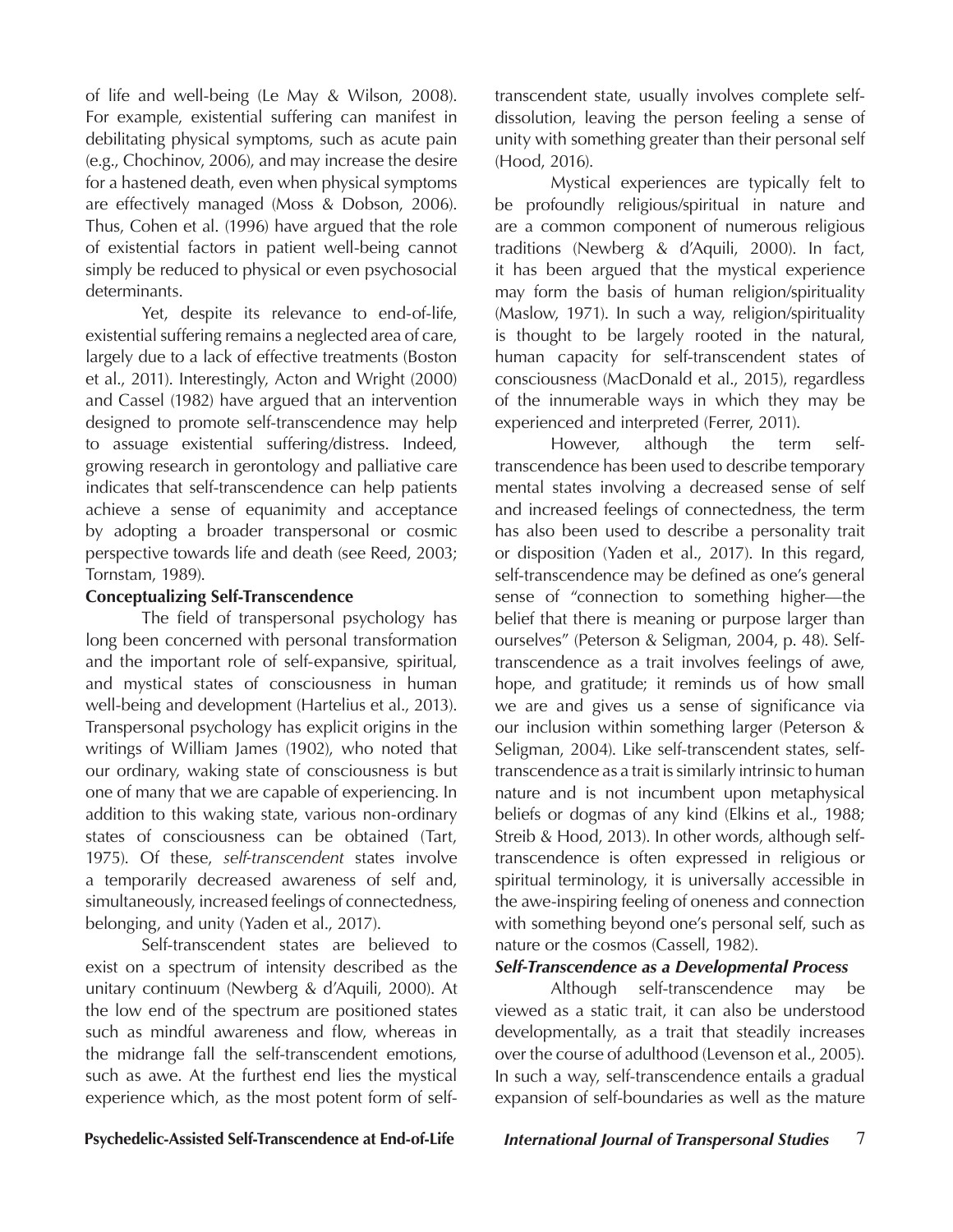perspective that develops through this process (for a review of self-transcendence, see Garcia-Romeu, 2010). Maslow (1971) argued that self-transcending individuals have reached "the very highest and most inclusive or holistic level of human consciousness, behaving and relating, as ends rather than means, to oneself, to significant others, to human beings in general, to other species, to nature, and to the cosmos" (p. 269).

Levenson et al. (2001) noted that experiences of loss are integral to the developmental process of self-transcendence. For example, normative transitions from one "season" of life to another require change, which invariably entails loss of a former self-concept or identity (Marcia, 2010). Similarly, with increasing age one gradually faces the loss of friends, family, career, bodily functioning, and so on. Although distressing, the experienced loss of part of one's self or life may foster hypohabituation and self-reflection, which can lead to potential liberation from the constraints of a former self-concept. This allows one sense of self to expand in identification with a frame that goes beyond one's current self-boundaries (Levenson et al., 2001). Thus, inasmuch as an individual is *able* to transcend a loss by expanding his or her sense of self, a crisis can be an opportunity for growth. Reed (2009) argued that self-transcendence is the underlying process mediating between an existential crisis—whether the normative loss of a life transition or the traumatic loss of some aspect of one's life or self—and well-being.

As such, self-transcendence will—under normative conditions—increase as one sustains, mourns, and transcends losses over the course of adulthood, thus slowly preparing the individual to surmount the ultimate loss of self—one's death (Weenolsen, 1988). According to Erikson (1997), without resolving this final developmental crisis, an individual will experience existential suffering. However, although Erikson (1997) believed that resolution of this crisis required the development of ego-integrity, Tornstam (1989) argued that it in fact entails a heightened degree of self-transcendence. Following Tornstam, Joan Erikson (1997) expanded her husband's eight-stage model by proposing that there is indeed a ninth, self-transcendent stage of development, entailing a shift from a rational and

materialist perspective to a cosmic and transcendent one. As one develops towards an ever more pronounced degree of self-transcendence:

An impression of being One all together becomes dominant. As a consequence, the degree of self-centeredness will diminish. To a certain extent, the enclosed self is disaggregated and substituted with a cosmic self. Individuals no longer look upon themselves as especially important. They may perceive themselves as part of a cosmic flow of energy, in which the flow of energy, and not its parts is the important thing. This also involves a redefinition of the perception of life and death. It is not the individual but rather the total flow of life that is important. It is only logical then that the fear of death will decrease while feelings of affinity with past, present and future generations will be enhanced. (Tornstam, 1989, p. 60)

Thus, in order to resolve the final developmental crisis of death, one must transcend his or her separate, personal self—one must experience a sense of identification and oneness with that which endures beyond death, whether that be conceptualized as nature, the cosmos, God, or some other transpersonal reality. Although this maturation towards greater levels of selftranscendence typically develops over the course of adulthood, it is not contingent upon age, and may be accelerated (Reed, 1991; Tornstam, 1989). For example, this might apply to a young woman who finds herself with a terminal cancer diagnosis at the age of 35. She must now prematurely resolve the developmental crisis of death at an age that is normatively off-time. Although this is a very heavy burden, Marcia (2010) emphasized that premature resolution of what are normatively later developmental crises is possible.

Tomer and Eliason (2008) proposed that the ideal therapeutic approach to existential suffering associated with the crisis of death is a direct experience of self-transcendence—a state of mystical consciousness. As the most potent form of selftranscendent state, during a mystical experience the individual entirely loses personal individuality in the experience of ego-death, though *retains* conscious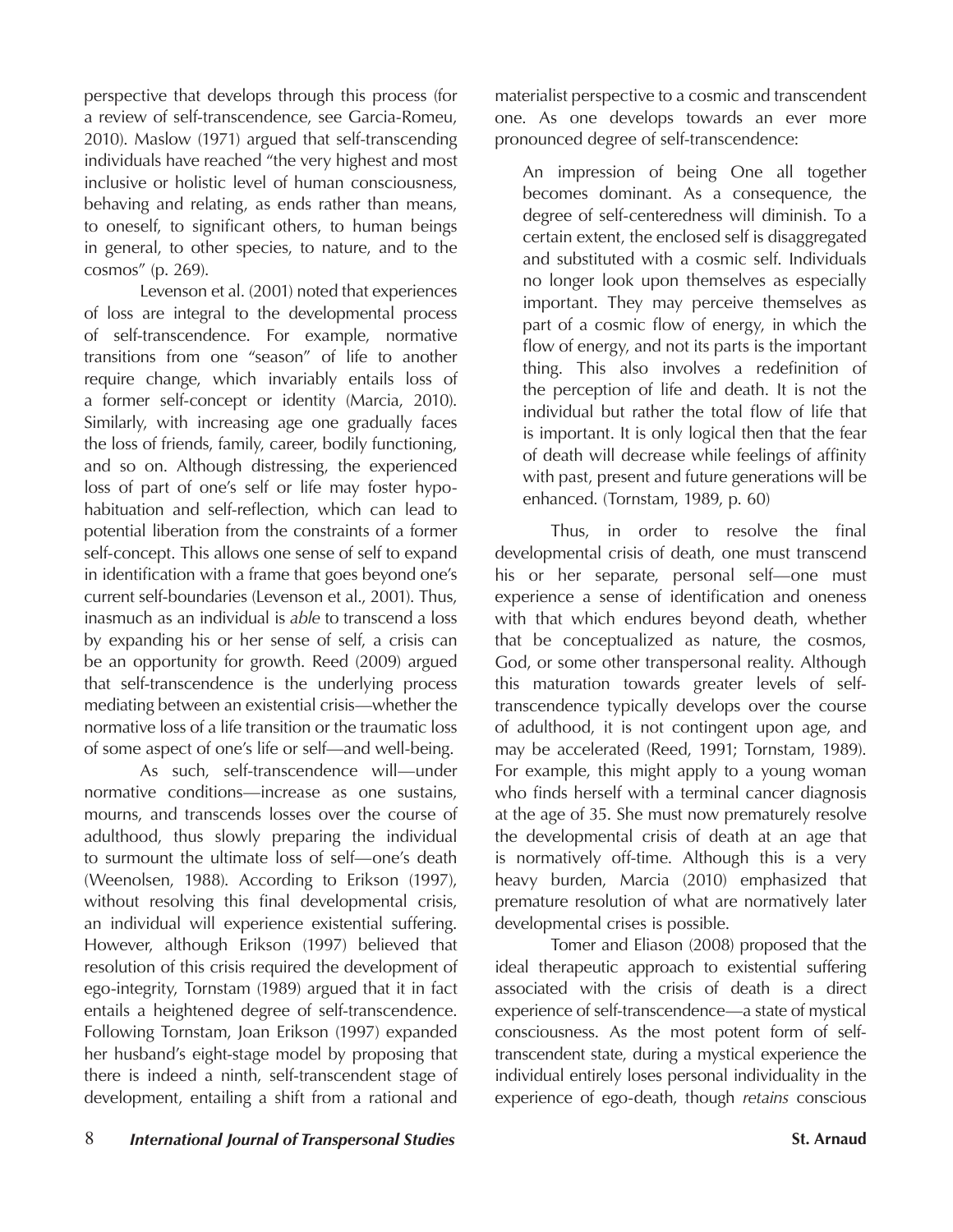awareness in an experience of being part of a reality greater than self (Pahnke, 1969). Through the experienced loss of bodily, egoic, and social aspects of identity, though retention of conscious awareness, the person is enabled to directly experience him or herself as a small facet of something much more enduring that will continue beyond his or her death (Hood & Morris, 1983). In other words, in the mystical state it is possible to experience non-separation and oneness with the fundamental ground of being, regardless of how it is interpreted (Levenson et al., 2001). Cassell (1982) noted that:

When experienced, transcendence locates the person in a far larger landscape. The sufferer is not isolated by pain but is brought closer to a transpersonal source of meaning and to the human community that shares those meanings. Such an experience need not involve religion in any formal sense; however, in its transpersonal dimension, it is deeply spiritual." (p. 644)

Thus, the ultimate fear is not of death itself, but the sense of meaninglessness, disconnection, and hopelessness it engenders (Weenolsen, 1991). Yet, one need no longer despair after having directly experienced him or herself as a part of a vaster and more enduring reality. This is what Lifton (1976) described as experiential transcendence in the service of symbolic immortality. This sense of immortality requires neither the denial of death nor the belief in a personal afterlife, but rather the maintenance of a sense of connection and continuity with that which transcends death. This, in turn, serves to buffer against death anxiety, hopelessness, and meaningless (i.e., existential suffering). Crucially, numerous studies have shown that self-transcendence is a central predictor of wellbeing at the end-of-life, even after controlling for other critical variables (for reviews see Coward & Reed, 1996; Reed, 2009).

# **Psychedelic-Assisted Mystical Experiences and the Development of Self-Transcendence**

At this point a critical question becomes: can psychedelic-facilitated mystical experiences be harnessed to catalyze the process of selftranscendence at the end-of-life? In other words, might psychedelic-assisted psychotherapy be used to aid one's liberation from the boundaries of the personal self by inducing an experience of complete self-dissolution (ego death) and subsequent selfexpansion (rebirth)? Previous findings strongly suggest that they may.

For example, Pahnke (1967, 1969) found that patients experienced the most dramatic therapeutic effects in the wake of a psychedelic mystical experience. Once an individual had a mystical experience, life and death came to be viewed from a new perspective. As the patient's personal sense of identity or self faded away, he or she became aware of being part of something much vaster and felt that "all is one." The person was able to approach the end of their life with a sense of tranquility and a loss of despair, anxiety, and fear of death. Pahnke noted that these therapeutic outcomes were most pronounced upon complete surrender to the experience of ego-loss and positive self-transcendence, which is often experienced as a moment of death and rebirth.

Similarly, Fisher (1970, 1972) found that patients who had a psychedelic induced mystical experience developed a new perspective towards life and a reduced fear of death. Patients reported that their sense of identity would often expand into a sense of "oneness" with the unfolding process of life or the universe. Fisher proposed that in the mystical state, one directly experiences shared identity with something extending beyond one's physical self, thereby reducing or eliminating death anxiety.

Richards (2009) has similarly described the benefits of mystical experiences for patients at the end-of-life. Richards noted that for patients who had a psychedelic-induced mystical experience, fear of death was replaced with a sense of curiosity and trust, as the notion of eternity, a perspective outside of space and time, and overwhelming love were directly experienced in the mystical state. However, the reality of physical death was not denied. Rather, the continued existence of the individual self ceased to be of chief relevance. For these patients, life came to be seen through an expanded lens extending beyond one's personal existence, which attenuated the fear of death, anxiety, depression, alienation, and preoccupation with pain. These patients thus became more integrated, better able to embrace the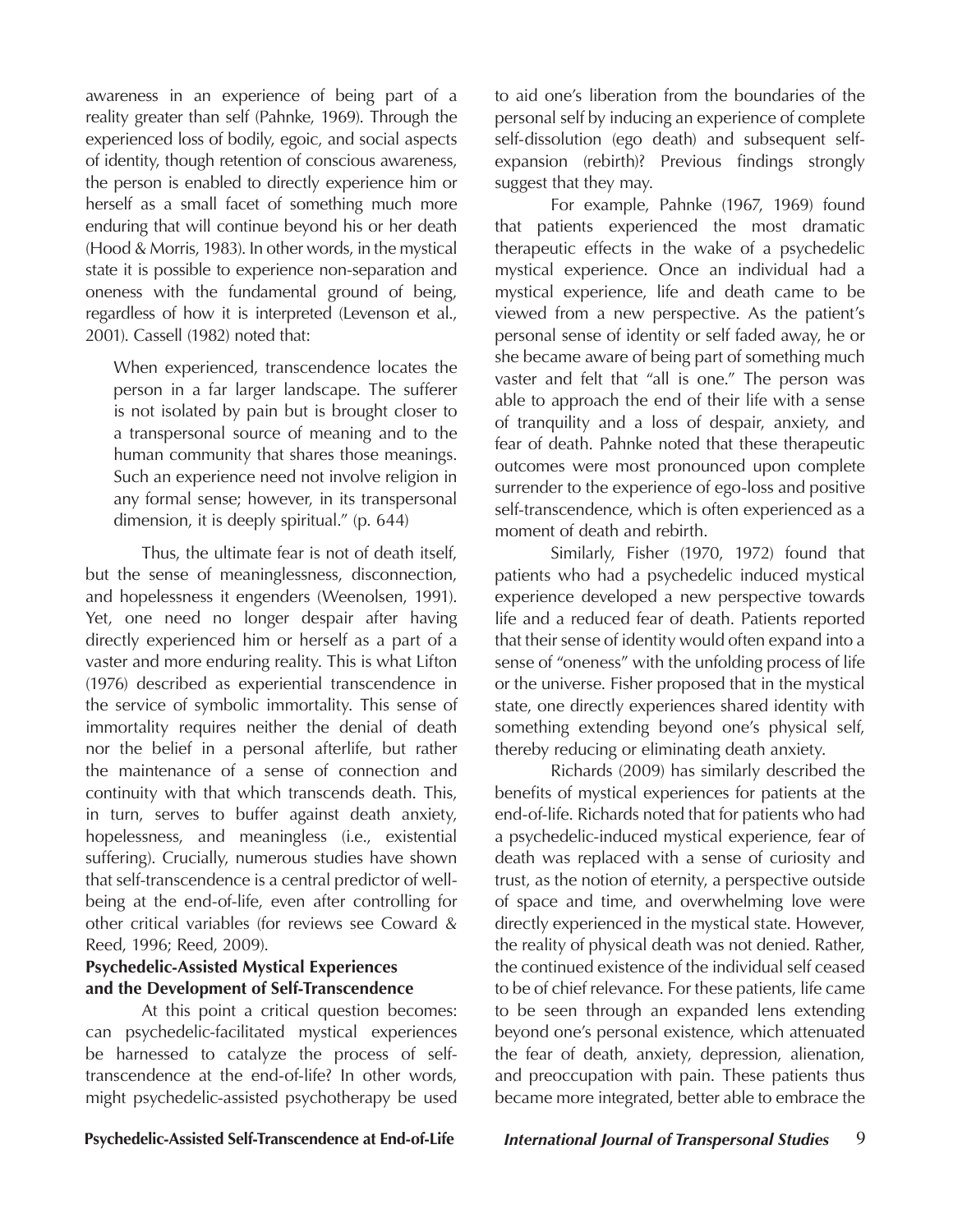remainder of their life, and more open to reconciling with family members (Richards, 2009).

More recently, Swift et al. (2017) and Malone et al. (2018) conducted follow-up interviews with participants in the aforementioned Ross et al. (2016) study. During their psilocybin sessions, many participants reported an experienced loss of self and feelings of connection/unity, the core facets of a mystical state (Swift et al., 2017; Malone et al., 2018). Importantly, this sense of ego-dissolution and unity brought relief for many patients, with nearly all participants noting the development of a new understanding and acceptance of death and dying (Swift et al., 2017). For example, one participant reported that her psilocybin experience provided "a greater understanding of global connectedness," noting that this sense of belonging helped to ease her fear of death:

[The psilocybin] just opens you up and it connects you... it's not just people, it's animals, it's trees—everything is interwoven, and that's a big relief... I think it does help you accept death because you don't feel alone, you don't feel like you're going to, I don't know, go off into nothingness. That's the number one thing you're just not alone. (Swift et al., 2017, p. 499)

Another participant similarly reported feelings of self-transcendent connection and unity which also helped her to reconcile fears surrounding death and dying:

I felt like this was really dealing with death... I'm in the forest and there's this beautiful, loamy, woodsy, green, lush kind of woods, and I'm down below the ground... And it felt really, really good, and I thought, "That's what happens when you die. I am going to be reconnected with this beautiful world. This earthy world that we live in... It was just simple. It was gorgeous. (Swift et al., 2017, p. 500)

Importantly, many participants noted that these feelings of connectedness were not transient but left an *enduring* self-transcendent perspective, lasting well beyond the session. For example, one participant reported, "I was the cloud, I was everything, and that was the theme throughout the whole [experience], that I was all this—this was me. And it was so wonderful... to believe that. And I still do—that is me" (Malone et al., 2018, p. 5). Furthermore, she felt as if she experienced her own death (ego-death) on two occasions during the experience and emerged both unafraid and viewing it as an integral part of existence. She noted, "I was just part of this big beautiful world ... and that's what's going to happen when I die ... maybe death is a beautiful thing" (Malone et al., 2018, p. 5).

It is clearly evident that the patients' attitudes and perspectives fostered by the psychedelic experiences as reported by Pahnke (1967, 1969), Fisher (1970, 1972), Richards (2009), Swift et al. (2017), and Malone et al. (2018) closely resemble descriptions of self-transcendence in the palliative care and gerontology literature, such as noted by Tornstam (1989). This strong correspondence suggests that, when judiciously utilized, psychedelics may help further catalyze the developmental shift to a self-transcendent metaperspective. In other words, mystical experiences—as a temporary state of selftranscendence—may help facilitate the development of a more enduring self-transcendent trait (Yaden et al., 2017). By providing a direct experience of pronounced self-transcendence, this mystical state of consciousness could thus help patients resolve the final development crisis, thereby reducing existential distress as one approaches the end of life.

However, the complex interrelation of states and traits remains a point of contention (see Wilber, 2006). It must be emphasized that a temporary, self-transcendent state cannot be considered synonymous with an enduring, self-transcendent trait. Whereas traits are "consistent and stable modes of an individual's adjustment to his [or her] environment," states may be viewed as "present activity, temporary states of mind, and mood" (Allport & Odbert, 1936, p. 26). Nonetheless, an enduring question in psychology has been: can the occurrence of temporary states lead to the development of enduring traits? Growing research suggests that this question can now be answered in the affirmative.

From a neurological standpoint, it has been argued that temporary activation of neural networks can lead to neuroplastic changes in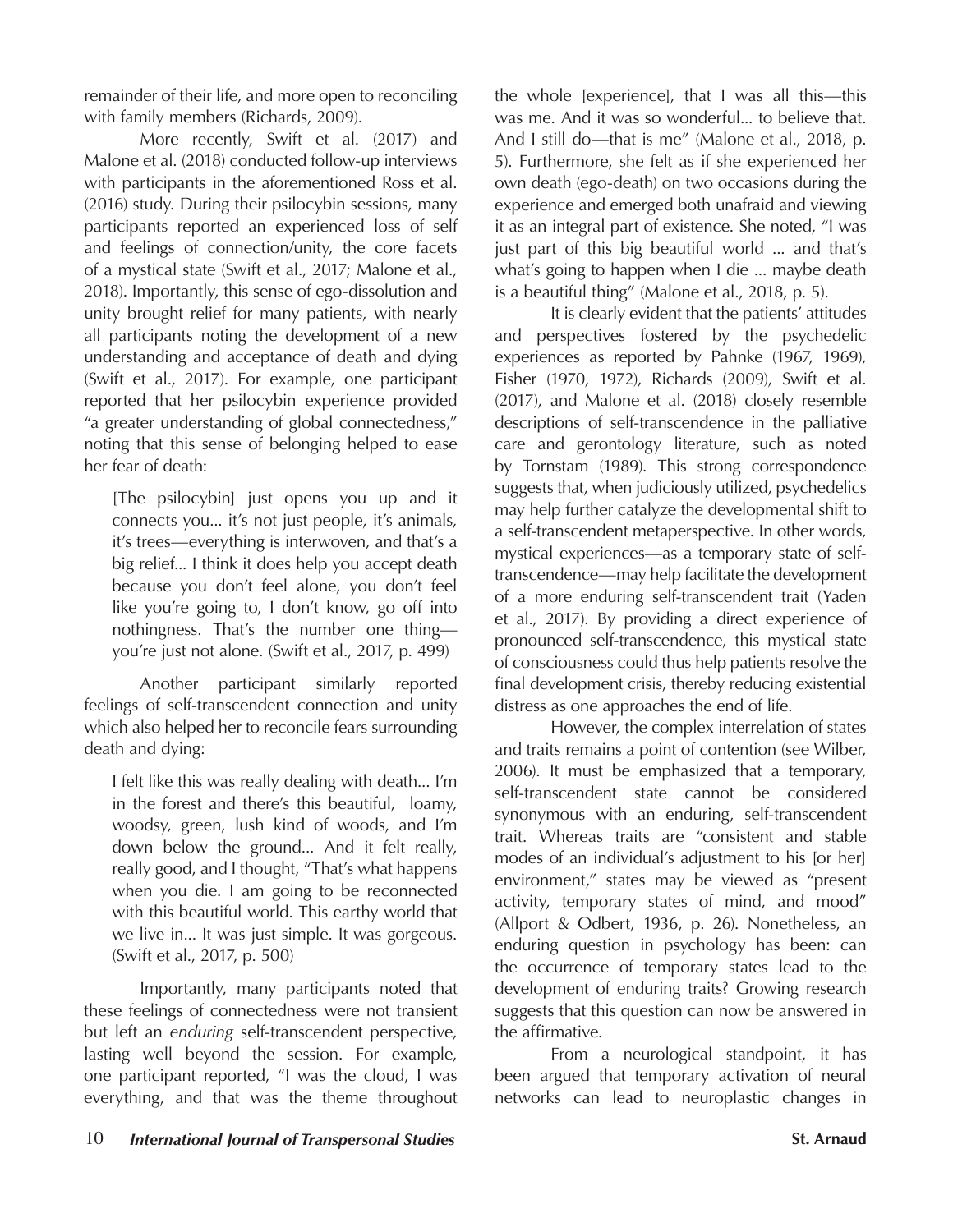brain structure and functioning (Cahn & Polich, 2006; Garland et al., 2010). For example, Holzel et al. (2011) have documented neuroscientific evidence that mindfulness practice (inducing temporary states of mindfulness) can lead to changes in brain functioning associated with heightened trait mindfulness. Similarly, Kiken et al. (2015) demonstrated that induction of states of mindfulness via meditation practice can lead to increases in trait mindfulness. These studies support the argument made by Levenson and colleagues (2005) that it is possible to foster the development of a self-transcendent perspective (trait) through intentional induction of self-transcendent states via practices such as meditation. Furthermore, Carhart-Harris and Nutt (2017) proposed that 5-HT2A activation by the classic psychedelics modulates neuropsychological change, citing evidence that enhanced 5-HT2A signaling produces a state of neuropsychological plasticity (see Carhart-Harris & Nutt, 2017 for references). Similarly, Brouwer and Carhart-Harris (2020) provide a compelling review of the literature suggesting that radical, rapid, and discrete neuropsychological transformation can occur through activation of 5-HT2A signalling.

Taken together, these findings suggest that experiencing acute states may indeed lead to the development of more enduring changes in traits. Nonetheless, just because one experiences a powerful self-transcendent state it does not follow that an enduring self-transcendent trait will by default be carried over into one's life. Sidney Cohen argued that the psychedelic experience "is not a spiritual labor-saving device, salvation, instant wisdom, or a shortcut to maturity. However, it can be an opportunity to experience oneself and the world in new ways—and to learn from it" (1967, p. 1). Thus, although psychedelics can produce selftranscendent states with profound import, they must be integrated to have lasting developmental implications, which requires deliberate reflection (Richards, 2016). In such a way, transpersonally oriented, psychedelic-assisted psychotherapy may be understood as a modality which helps patients experience *and* cultivate a self-transcendent perspective, thus helping them navigate life's final developmental crisis.

# **Considerations for the Safe and Ethical Application of Psychedelic Substances**

The Western cultural bias against psychedelics has not only maligned the academic study of these agents but has made it difficult to take a balanced view of their relative harms and benefits (Hood et al., 2009). As a result, over the past 50 years, the use of psychedelic drugs as an adjunct to psychotherapy has remained a highly controversial and polarizing area of inquiry (Nichols, 2016). This is, at least to some extent, due to the historic abuses that have been committed with these substances. Although the therapeutic potential of psychedelic compounds is well documented, it must be equally acknowledged that these drugs have been used in highly unethical ways. For example, the United States military and CIA investigated the properties of psychedelic drugs in highly unethical experiments as agents of warfare and mind-control (see Collins, 1988; Grinspoon & Bakalar, 1979).

Although shameful to acknowledge, this period of research sheds light on contemporary societal fears of these drugs (Dyck, 2008). Highlighting both the beneficent and malevolent ends to which psychedelics may be applied illustrates that they are simply chemical tools. This must be emphasized, as it is ultimately the intentions, values, and structures guiding their use that determines the nature of the outcomes. Just as a scalpel may be used to incise a cancerous tumor or inflict grievous bodily harm, psychedelic compounds may also be used for good or for ill. With both a scalpel or psychedelic, however, it is not the tool itself which is to blame—or praise—but rather, the intent, skill, and maturity of the individual applying it. In such a way, one might consider the current ban on the use of psychedelics in mental healthcare as akin to a ban on the use of scalpels in surgery.

Nonetheless, with the resurgence of psychedelic research, and growing likelihood of their eventual re-legalization and use in psychotherapy (see Emerson et al., 2014), proper consideration of how to guarantee the ethical application of these substances will be paramount. The foremost way in which to ensure patient safety will be the establishment of rigorous protocols for both training psychedelicpsychotherapists and screening prospective patients.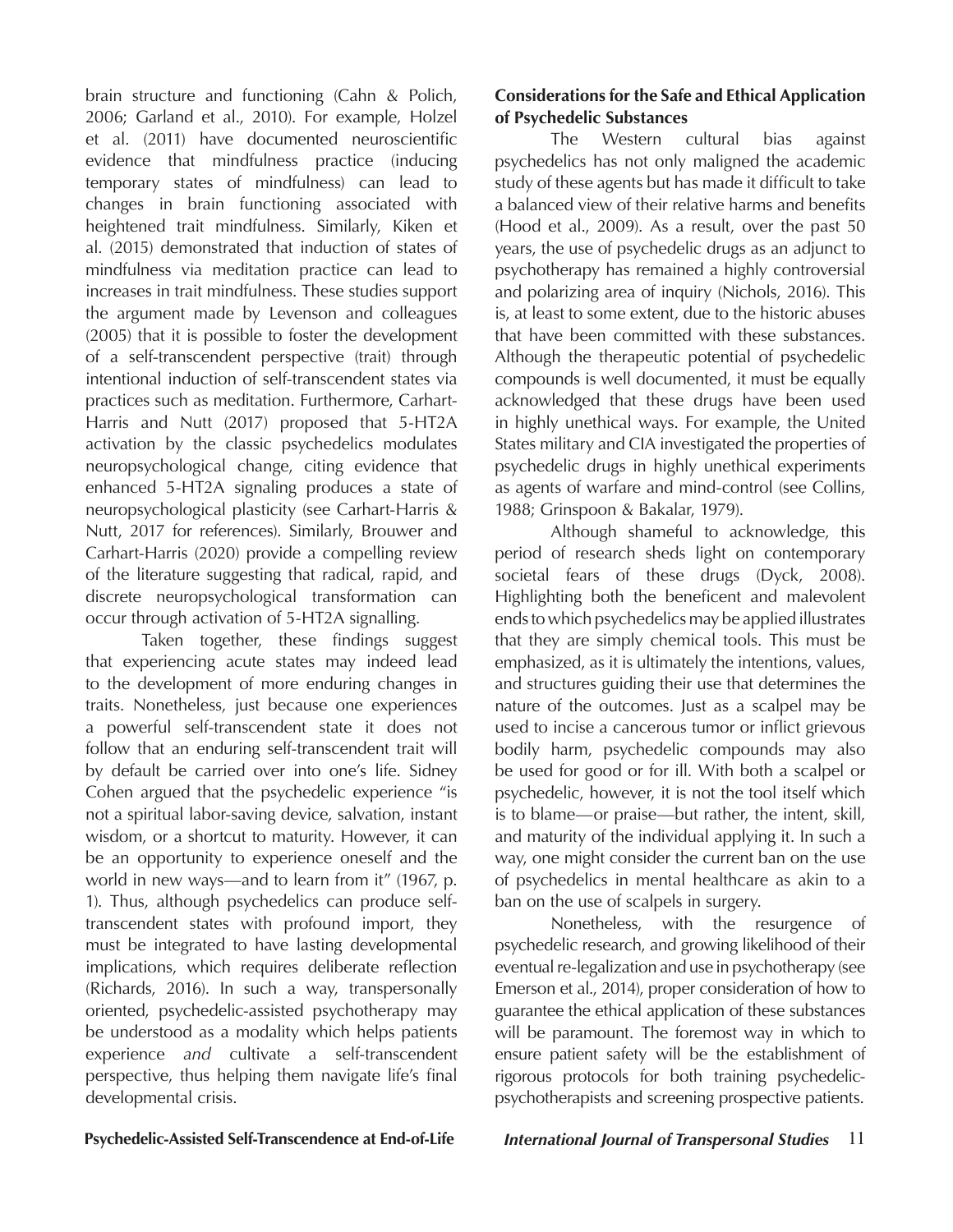## **Psychedelic-Psychotherapists**

To optimize patient care and safety it will be imperative for clinicians to acknowledge the limits of their expertise and utilize specialist services in the application of this modality. As with all pharmacological agents, medical or nursing professionals will likely be required to oversee the administration of psychedelic substances to ensure the physical safety of patients.

However, as previously noted, psychedelics are typically not used as a pharmacotherapy, but rather to precipitate a state of consciousness that catalyzes the therapeutic process. As a result, great consideration will be required to choose the psychotherapists who will conduct the therapy itself, as patients under the influence of psychedelics are exceptionally open to environmental influences (Friedman, 2006). Issues of patient vulnerability, suggestibility, and relational power dynamics take on even greater significance in psychedelic-assisted psychotherapy. Psychedelic psychotherapists require a particularly high degree of psychological and spiritual development, emotional maturity, and ethical integrity to work judiciously with these compounds (Grob, 2007).

Eisner (1997) argued that the capacity for empathy, a decisively nonjudgmental attitude, great patience, and openness of the "mind and heart" are essential qualities for a psychedelic psychotherapist. Phelps (2017) has likewise suggested that therapists utilizing psychedelics must have a pronounced degree of spiritual intelligence to work safely with these substances. In a similar way, Sinnott (2000) argued that any therapist working with transpersonal content must be at a postconventional level of egodevelopment to avoid unskilled interventions that could lead to the traumatic loss of part of a patient's self that may, for example, emerge in a psychedelic experience. At this time, both spiritual intelligence and ego-development can be assessed with validated psychometric scales (e.g., Hy & Loevinger, 1996; King & DiCicco, 2009). Perhaps these measures, or something similar to them, would be useful in the training or selection of psychedelic psychotherapists.

Beyond the requisite psychological and spiritual maturity, specialized training will also be required to be competent in psychedelic-assisted

psychotherapy. Training programs involving didactic, practical, and experiential training are currently being established by the Multidisciplinary Association for Psychedelic Studies and the California Institute of Integral Studies, amongst others (see Emerson et al., 2014; Phelps, 2017). At this time, potential trainees are required to be licensed medical or mental health professionals or clergy/chaplains who have had sufficient psychiatry, psychology, psychotherapy, or pastoral counseling training (Phelps, 2017). It has been suggested that first-hand experience with psychedelics should be included as part of training, as the capacity to safely guide others through a psychedelic sojourn is believed to require personal experience in these realms (Eisner, 1997).

Given that individuals may find religious or spiritual terminology most appropriate to describe their psychedelic experiences (Masters & Houston, 1966), spiritual professionals may be of tremendous assistance to help patients integrate these experiences. When used to foster a spiritual experience, psychedelics may even qualify as *sacraments*, defined as that "through which the holy makes its presence felt" (Dourley, 1981, p. 31). In discussing logotherapy, Frankl (1963) noted that it "does not cross the boundary between psychotherapy and religion. But it leaves the door to religion open and it leaves it to the patient whether or not to pass the door" (p. 143). In the same way, psychedelic psychotherapists must not proselytize, as imposing beliefs and values on patients is a breach of ethical standards. Following the participatory turn (Ferrer, 2011), psychedelic psychotherapists must hold an open, diverse, and multi-focal perspective towards spirituality to ensure that patient's beliefs and spiritual trajectories are honored.

### **Psychedelic Patients**

It will also be essential to have frameworks in place that help distinguish those patients most likely to benefit from those most likely to be harmed. As previously noted, psychedelic substances can be used in demonstrably therapeutic ways, but may also cause psychosis-like reactions or even trigger the onset of a psychotic disorder in predisposed individuals.

In a recent synthesis, Swanson (2018) reviewed the major psychedelic theories from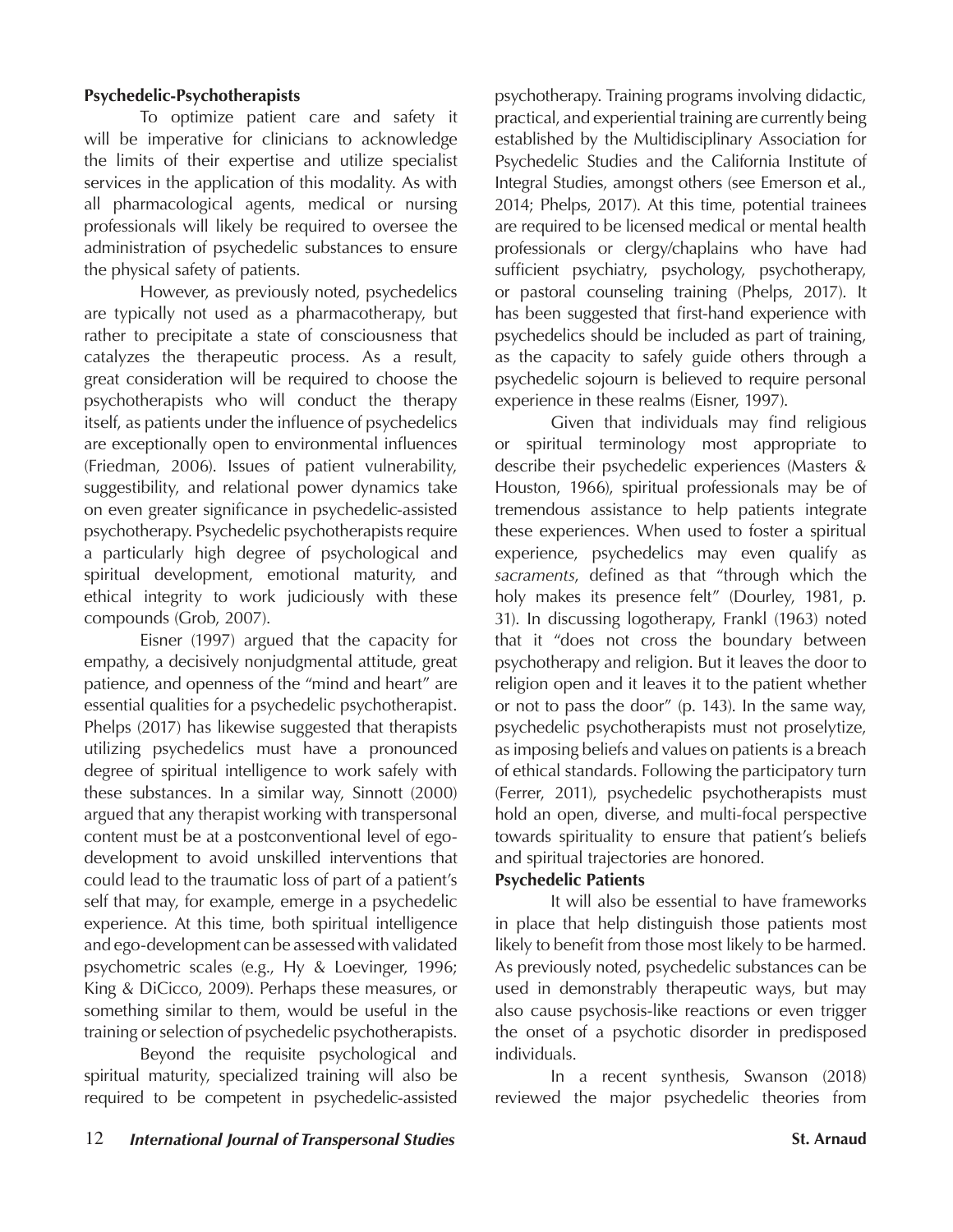the 19th, 20th, and 21st centuries, and presented four areas on which they all converge: 1) psychedelics produce their effects by inhibiting the neuropsychological mechanisms which normally constrain consciousness; 2) too much or too little constraint can contribute to psychopathology; 3) psychedelic effects may appear similar to psychotic symptoms because both involve inhibited constraints; and 4) psychedelic drugs are therapeutically useful precisely because they inhibit these constraints. Thus, psychedelics may be viewed as the quintessential *pharmakon*, at once both a potential remedy or poison (cf. Meier, 1967).

Consequently, it follows that while for some individuals the relaxation of these neuropsychological constraints is potentially dangerous, for others it is potentially advantageous. Developmental psychopathology, in tandem with adult developmental and transpersonal psychology, may be helpful in aiding a delineation. Extensive research in this area has shown that psychotic illnesses do not simply emerge de novo, but rather, have a developmental trajectory. In other words, schizophrenia and related psychotic disorders are the outcome of numerous aberrations and deficits in development over time. Thus, a psychotic-like psychedelic experience in an otherwise healthy individual does not imply that one is now psychotic or will necessarily develop a psychotic disorder (St. Arnaud & Cormier, 2017).

Furthermore, according to adult developmental/transpersonal theory, the extent to which an individual may benefit, or be harmed, from non-ordinary states differs according to their developmental maturity (Cook-Greuter, 2000). Wilber's (2006) notion of the pre/trans distinction suggests that for individuals on a deleterious developmental pathway, self-dissolution via psychedelics may precipitate a pathological opening to the prerational—a regressive movement towards psychosis. Because psychedelic experiences can be highly destabilizing, they may trigger a psychotic response in such individuals, as they do not have the necessary self-structure to tolerate intense primary process affect, fantasy, or imagery (Cortright, 2007), and thus may lose their hold on reality testing. In a similar way, psychoanalysts refer to *lacunae* or holes

in the self-structure of those who have a psychotic disorder or are on a trajectory towards developing one (Harter, 2016).

Conversely, Nelson and Sass (2008) pointed out that although disruption in one's sense of self may induce pathological disruptions in those with, or prone to, psychotic disorders, the very same process can precipitate a beneficial mystical experience in others. In contrast to the potential for psychotic decompensation in those on a deleterious developmental pathway, healthy adult development involves movement from conventional into postconventional bands of ego maturity and beyond (Irwin, 2002). Individuals at these levels of development are able to deliberately and safely deconstruct self-boundaries, as they have developed the prerequisite ego stability to differentiate prepersonal from transpersonal material (Cook-Greuter, 2000). In other words, one must have established a stable self-structure before it can be safely transcended. For individuals on a healthy developmental pathway, self-dissolution may precipitate a non-pathological opening to the transrational or transpersonal. In such cases, inhibition of the normal constraints on consciousness with the aid of psychedelics may lead to ecstatic (though potentially frightening) self-dissolution and mystical union.

# *Psychedelics and Surrender*

Fahlberg et al. (1992) cautioned that selftranscendence requires the individual to first surrender a former self-concept to achieve an expanded sense of self and noted that this form of transpersonal awareness can be distressing. Indeed, self-transcendence requires that we must first accept loss; to disidentify from a former self-concept, one must experience a type of ego loss (or death) and the associated feelings of grief. Stein (2004) argued that the inherent desire for self-transcendence involves a venture into the unknown—that which annihilates the ego. In other words, one first must "let go" of, or mourn, an aspect of self or identity before one can be reborn in a more integrated and expansive self. Given that one may encounter psychodynamic strata of the mind as a result of this ego-dissolution, such as unresolved intra- and interpersonal conflicts and repressed traumatic memories (Richards,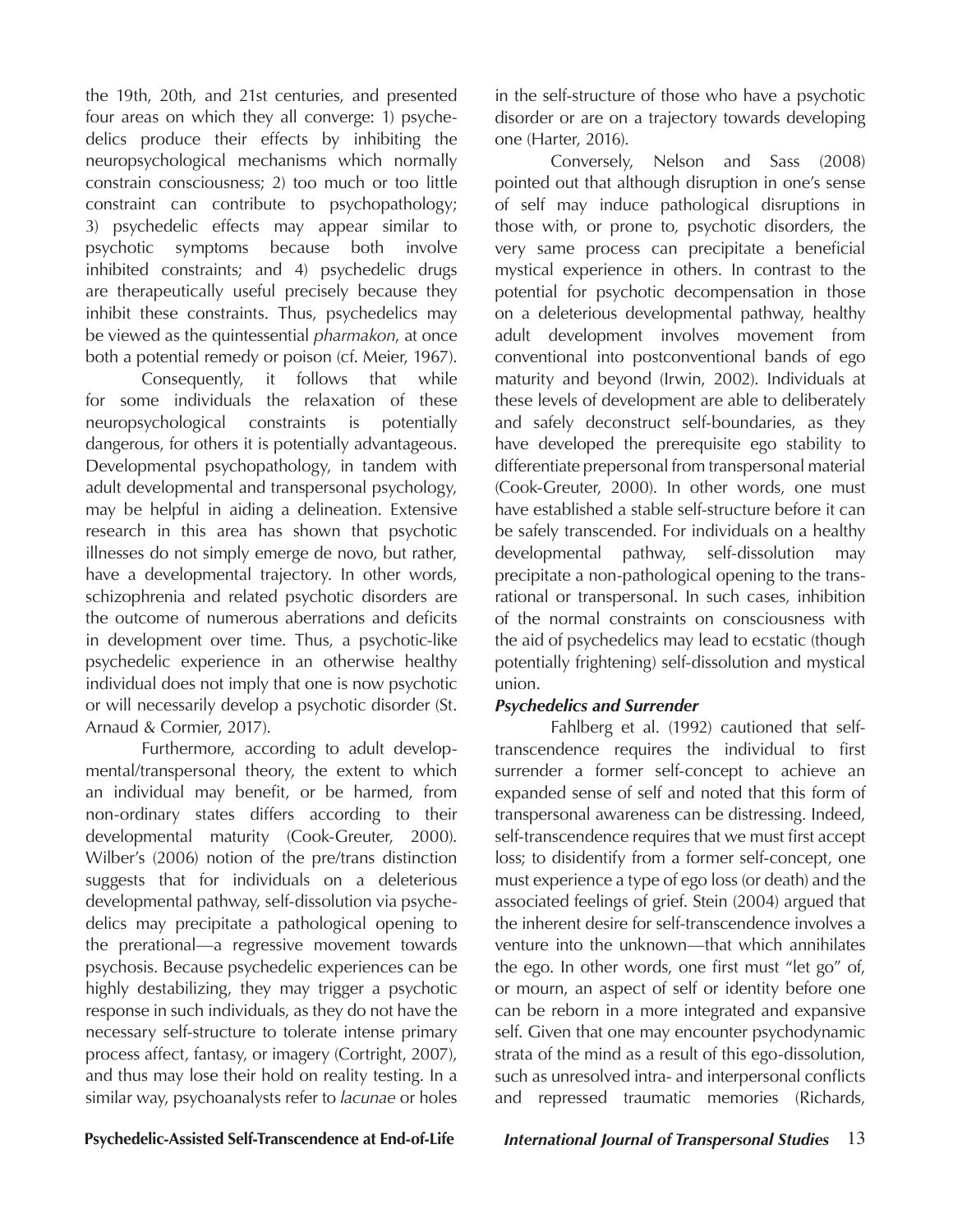2016), the patient must be open to, and capable of integrating, this material.

Indeed, it has been noted since the early period of psychedelic research in the mid-20th century that deliberately surrendering control to whatever arises in the psychedelic state is crucial for a positive experience (Leary et al., 2007). From the perspective of the patient, it is essential that he or she have a serious, conscious intention of "letting go" to whatever arises (Eisner, 1997). Richards (2016) argued that fear and psychotic-like features emerge when one is unable to trust the process and desperately strives to maintain control.

The importance of surrender or acceptance is witnessed in Swift et al.'s (2017) qualitative study. Many patients reported that their psychedelic experience initially felt overwhelming, challenging, or fearful, noting that the difficulty was linked to fears of losing control. One participant reported, "I was watching everything disintegrate ... my past, my relationships, my personality, everything that makes me feel like [me] ... That was terrifying" (Swift et al., 2017, p. 497). However, when participants were able to surrender and accept the experience, the intensity abated, leading to feelings of calmness and peace.

Thus, the desire for self-dissolution and selftranscendence must be entered into intentionally (Levenson et al., 2001). Sundararajan (2002) also proposed that one of the key differences between whether an encounter with the numinous will be experienced as awe-full or awe-some is the desire of the individual to surrender to the experience, to deliberately and receptively allow their self to be dissolved and absorbed into something greater. In other words, both the desire and the requisite maturity for self-transcendence.

Thus, one must be able to distinguish which patients will have adaptive though potentially challenging experiences of self-loss and corresponding self-expansion from those who will have pathological self-loss and psychotic decompensation. To do so, one must assess the developmental history of the patient to understand the potential effects of inhibiting the normal constraints on consciousness. As a basic guideline, patients with cognitive and emotional conditions associated with diminished ego strength are typically not appropriate for psychedelicassisted psychotherapy (Byock, 2018). In other words, perhaps only patients within conventional and postconventional levels of ego functioning have the requisite psychological stability to safely dissolve their self-structure with the aid of psychedelics (cf. Irwin, 2002). In order to assess this dimension as a screening index, it may be advantageous for clinicians to utilize an assessment measure such as the *Washington University Sentence Completion Test* (Hy & Loevinger, 1996) which was designed to assess ego-development.

# **Philosophical Considerations**

Despite evidence that psychoactive substances played a role in various Judeo-Christian, Islamic, and other religious sects (see Hood et al., 2009 for references), some individuals may object to the use of psychedelics on religious grounds by arguing that using psychoactive substances to induce spiritual experiences is either impossible or sacrilegious. However, the similarity between the psychedelic compounds found within plants, animals, and naturally within the human brain suggests that any delineation between natural and artificially generated experience, drug induced or otherwise, is arbitrary (Weil, 1986). Relatedly, some may take offense at the attempt to explain profound spiritual experiences using reductive language. However, understanding how our eyes receive wavelengths of light which are then processed into visual experiences does not detract from the experienced poignancy of a beautiful sunset (Goodman, 2002). In much the same way, explaining the biochemical pathways by which spiritual experiences are mediated need not detract from the profundity, or even veracity, of the experience itself (James, 1902).

Science can neither confirm nor deny the existence of metaphysical or divine realities based on phenomenological accounts of mystical experiences (Shafranske & Sperry, 2005). It can, however, study these experiences without accepting them as revealing ontological truths. Most importantly, it can study the tangible outcomes of these experiences that is, William James's (1902) *fruits* of religious experience (Hood et al., 2009). Although science must remain agnostic on the metaphysical veracity of psychedelic induced mystical experiences, if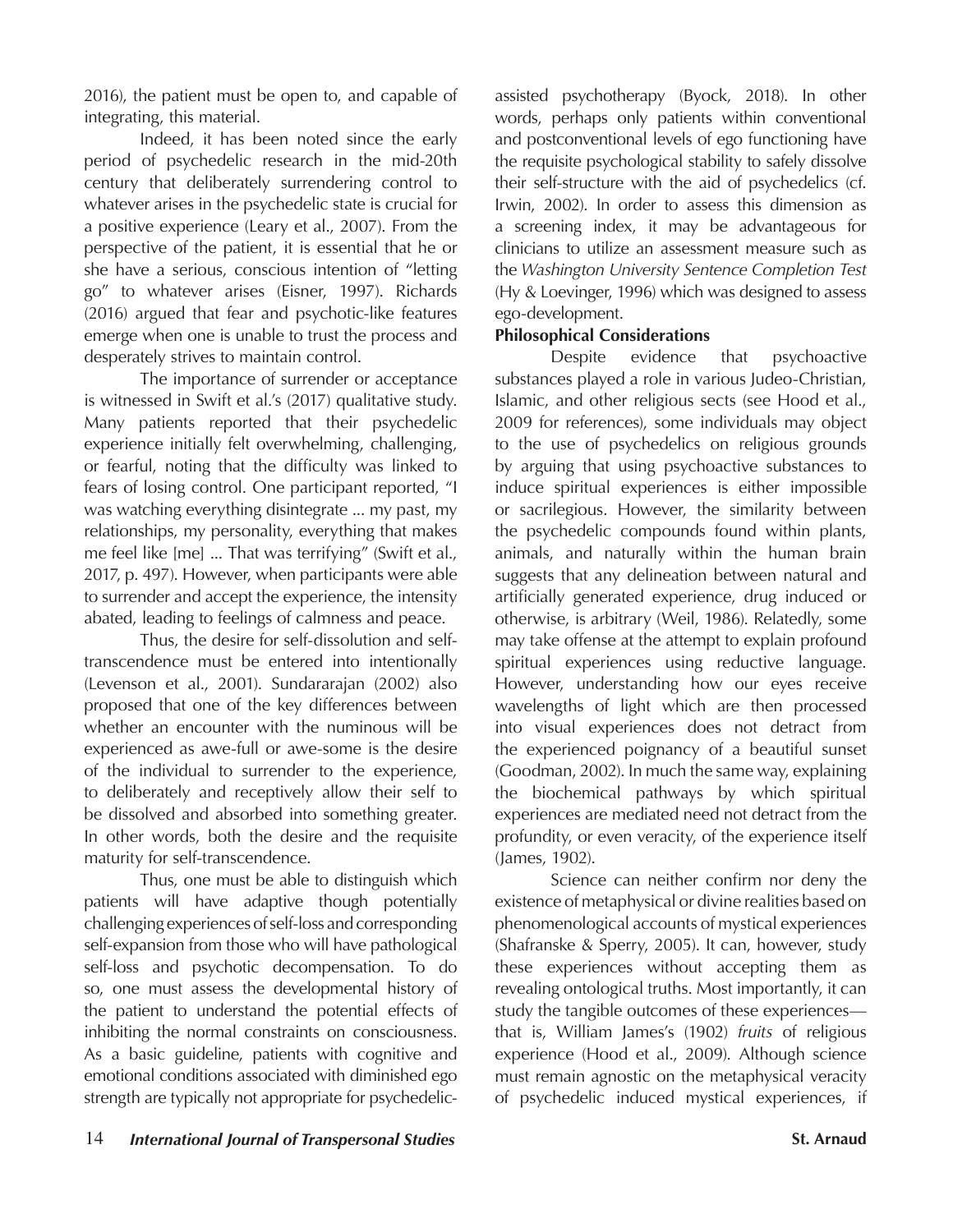nothing else it can and should study their potential contribution to well-being and flourishing.

Nonetheless, the robust empirical finding that the therapeutic effects of psychedelics often derive from the mystical experiences they can induce presents a challenge to contemporary notions about the role of spirituality in healthcare. More than half a century ago Pahnke and Richards (1966) noted that the use of psychedelics to induce mystical experiences was problematic for those health professionals who prided themselves on their "scientific objectivity." However—perhaps somewhat ironically—it is precisely because psychedelics can evoke these states of consciousness under controlled conditions that they hold remarkable import for the scientific study of spiritual experiences and their clinical value. In this sense, psychedelics represent a critical tool for the continued development of transpersonal psychology and psychotherapy.

However, although it is essential to have a scientific appreciation and understanding of these drugs and the experiences they can induce, this must not diminish or otherwise reduce the importance of the phenomenology itself. Bradshaw (1996) raised an important point of concern when she questioned whether biomedical technology though enhancing treatment—may at times overmedicalize our humanity. She cautioned that the spiritual ideal at the core of palliative care must not be rationalized away. Echoing Bradshaw's warning, it is equally imperative that the use of psychedelics to foster transformative self-transcendent experiences not be diminished or merely explained away. We must accept that psychedelics are more than material objects with physiological effects; they hold meanings and shape social discourse as they evolve through the conjunction of individuals in society (Montagne, 1996).

Similarly, Chochinov (2006) argued that there is a substantial difference between the mechanistic application of a treatment and a truly holistic approach to care that accepts and gives credence to the totality of the person—biological, psychosocial, and existential-spiritual. Psychedelicinduced physiological changes and psychedelicinduced spiritual experiences need not be considered mutually exclusive. Rather, they may be viewed as

complementary ways of understanding the same process. By approaching psychedelics holistically not only as potent serotonin agonists but also as spiritual medicines or even sacraments—perhaps an attitude guarding against an overly mechanistic and bureaucratic approach to their use can be instilled. **Conclusion**

It has been said that we are in the midst of a psychedelic renaissance. The word renaissance derives from the French, *to be born again*, and refers to the recovery of culture, skills, learning, or knowledge that had been forgotten (Shafranske & Sperry, 2005). Given that humans have used psychedelics for millennia for therapeutic and spiritual purposes, the burgeoning study of these substances truly qualifies for this label. In fact, psychedelic-assisted psychotherapy may be considered a transpersonal "therapy directly or indirectly concerned with the recognition, acceptance, and realization of ultimate states. As such, it is not new; rather it is perhaps the oldest of all the therapeutic approaches" (Sutich, 1973, p. 3).

Indeed, as this article has sought to highlight, psychedelic-assisted psychotherapy is a promising renascent treatment that may—in particular—afford clinicians with an invaluable option to alleviate existential suffering amongst those approaching the end-of-life. Although psychedelic-assisted psychotherapy will not be a panacea for all individuals, given the severity of existential distress and lack of effective treatment options currently available (Boston et al., 2011; Gasser et al., 2015), surely this modality bears our serious consideration.

### **References**

- Acton, G. J., & Wright, K. B. (2000). Self-transcendence and family caregivers of adults with dementia. *Journal of Holistic Nursing, 18,* 143–158.
- Allport, G. W., & Odbert, H. S. (1936). Trait names: A psycho-lexical study. *Psychological Monographs, 47*(1, Whole No. 211).
- Bogenschutz, M. P., & Johnson, M. W. (2016). Classic hallucinogens in the treatment of addictions. *Progress in Neuro-Psychopharmacology and Biological Psychiatry, 64,* 250–258. https://doi. org/10.1016/j.pnpbp.2015.03.002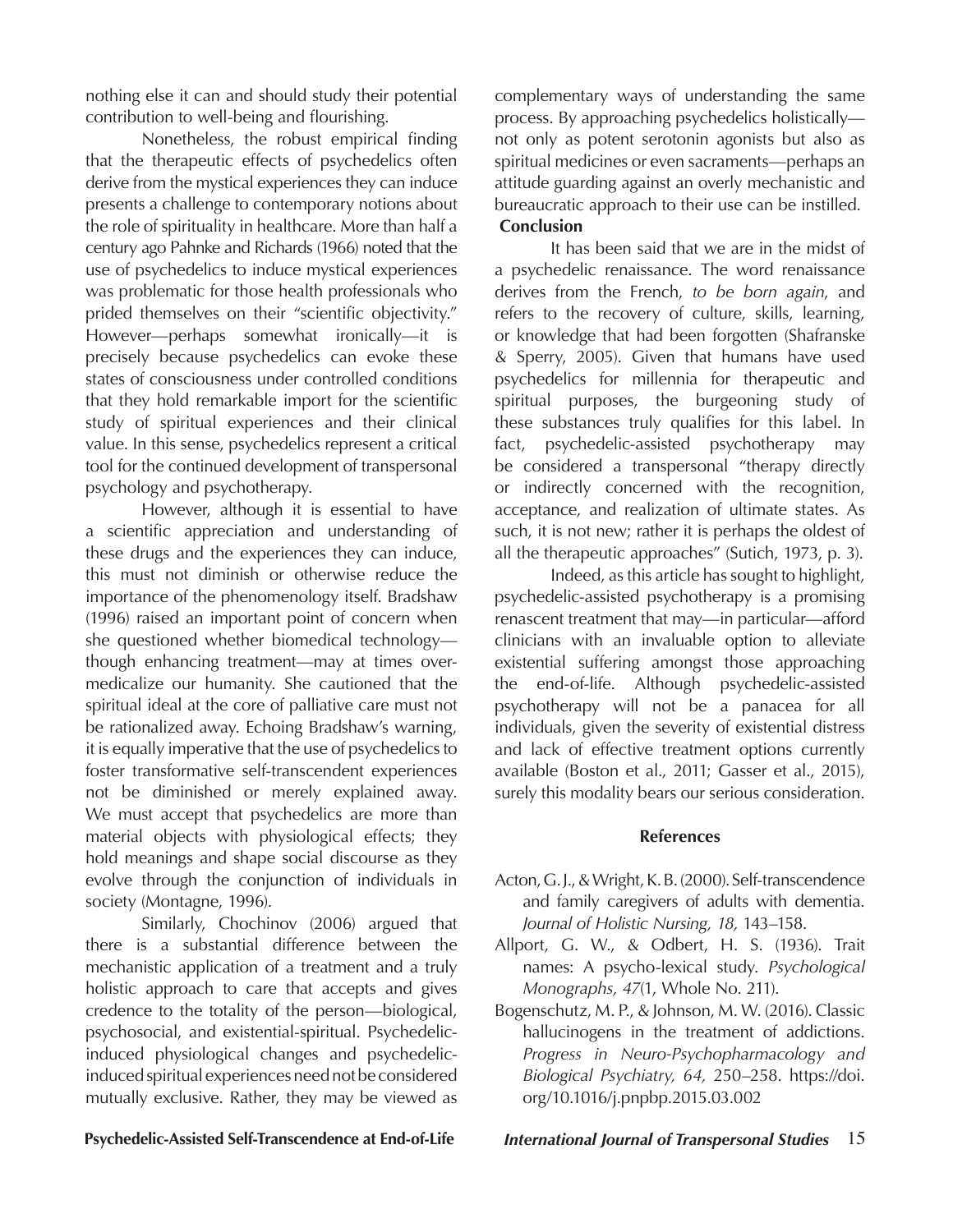- Boston, P., Bruce, A., & Schreiber, R. (2011). Existential suffering in the palliative care setting: An integrated literature review. *Journal of Pain and Symptom Management, 41,* 604–618. https:// doi.org/10.1016/j.jpainsymman.2010.05.010
- Bradshaw, A. (1996). The spiritual dimension of hospice: The secularization of an ideal. *Social Science & Medicine, 43,* 409–419. https://doi. org/10.1016/0277-9536(95)00406-8
- Brouwer, A., & Carhart-Harris, R. L. (2020). Pivotal mental states. *Journal of Psychopharmacology,* 35(4), 319– 352. https://doi.org/10.1177/0269881120959637
- Byock, I. (2018). Taking psychedelics seriously. *Journal of Palliative Medicine, 21,* 417–421. https://doi.org/10.1089/jpm.2017.0684
- Cahn, B. R., & Polich, J. (2006). Meditation states and traits: EEG, ERP, and neuroimaging studies. *Psychological Bulletin, 132,* 180–211. https://doi. org/10.1037/0033-2909.132.2.180
- Caldeira, S., Carvalho, E. C., & Vieira, M. (2013). Spiritual distress—Proposing a new definition and defining characteristics. *International Journal of Nursing Knowledge, 24,* 77–84.
- Canal, C. E., & Murnane, K. S. (2017). The serotonin 5-HT2C receptor and the non-addictive nature of classic hallucinogens. *Journal of Psychopharmacology, 31,* 127–143. https://doi. org/10.1177/0269881116677104
- Carhart-Harris, R. L., Erritzoe, D., Williams, T., Stone, J. M., Reed, L. J., Colasanti, A., Tyacke, R. J., Leech, R., Malizia, A. L., Murphy, K., & Hobden, P. (2012). Neural correlates of the psychedelic state as determined by fMRI studies with psilocybin. *Proceedings of the National Academy of Sciences, 109,* 2138–2143. https:// doi.org/10.1073/pnas.1119598109
- Carhart-Harris, R. L., Kaelen, M., Bolstridge, M., Williams, T. M., Williams, L. T., Underwood, R., Feilding, A., & Nutt, D. J. (2016). The paradoxical psychological effects of lysergic acid diethylamide (LSD). *Psychological Medicine, 46,* 1379–1390. https://doi.org/10.1017/S0033291715002901
- Carhart-Harris, R. L., Leech, R., Hellyer, P. J., Shanahan, M., Feilding, A., Tagliazucchi, E., Chialvo, D. R., & Nutt, D. (2014). The entropic brain: A theory of conscious states informed by neuroimaging research with psychedelic drugs.

*Frontiers in Human Neuroscience, 8,* 1–22. https://doi.org/10.3389/fnhum.2014.00020

- Carhart-Harris, R. L., & Nutt, D. J. (2017). Serotonin and brain function: a tale of two receptors. *Journal of Psychopharmacology, 31,* 1091–1120. https://doi.org/10.1177/0269881117725915
- Cassel, C. K., & Field, M. J. (1997). *Approaching death: Improving care at the end of life.* National Academies Press.
- Cassell, E. J. (1982). The nature of suffering and the goals of medicine. *New England Journal of Medicine, 306,* 639–645. https://doi. org/10.1056/NEJM198203183061104
- Chaplin, W. F., John, O. P., & Goldberg, L. R. (1988). Conceptions of states and traits: Dimensional attributes with ideals as prototypes. *Journal of Personality and Social Psychology, 54,* 541–557.
- Chochinov, H. M. (2006). Dying, dignity, and new horizons in palliative end-of-life care. *CA: A Cancer Journal for Clinicians, 56,* 84–103. https:// doi.org/10.3322/canjclin.56.2.84
- Chochinov, H. M., Kristjanson, L. J., Breitbart, W., McClement, S., Hack, T. F., Hassard, T., & Harlos, M. (2011). Effect of dignity therapy on distress and end-of-life experience in terminally ill patients: A randomised controlled trial. *The Lancet Oncology, 12,* 753–762.
- Clarke, D. M., & Kissane, D. W. (2002). Demoralization: Its phenomenology and importance. *Australian and New Zealand Journal of Psychiatry, 36*, 733–742.
- Cohen, S. (1985). LSD: The varieties of psychotic experience. *Journal of Psychoactive Drugs, 17,*  291–296. https://doi.org/10.1080/02791072.198 5.10524333
- Cohen, S. R., Mount, B. M., Tomas, J. J., & Mount, L. F. (1996). Existential well-being is an important determinant of quality of life: Evidence from the McGill Quality of Life questionnaire. *Cancer, 77,* 576–586.
- Collins, A. (1988). *In the sleep room: The story of CIA brainwashing experiments in Canada.* Lester & Orpen Dennys.
- Cook-Greuter, S. R. (2000). Mature ego development: A gateway to ego transcendence? *Journal of Adult Development, 7,* 227–240. https://doi. org/10.1023/A:1009511411421
- 16 *International Journal of Transpersonal Studies* **St. Arnaud**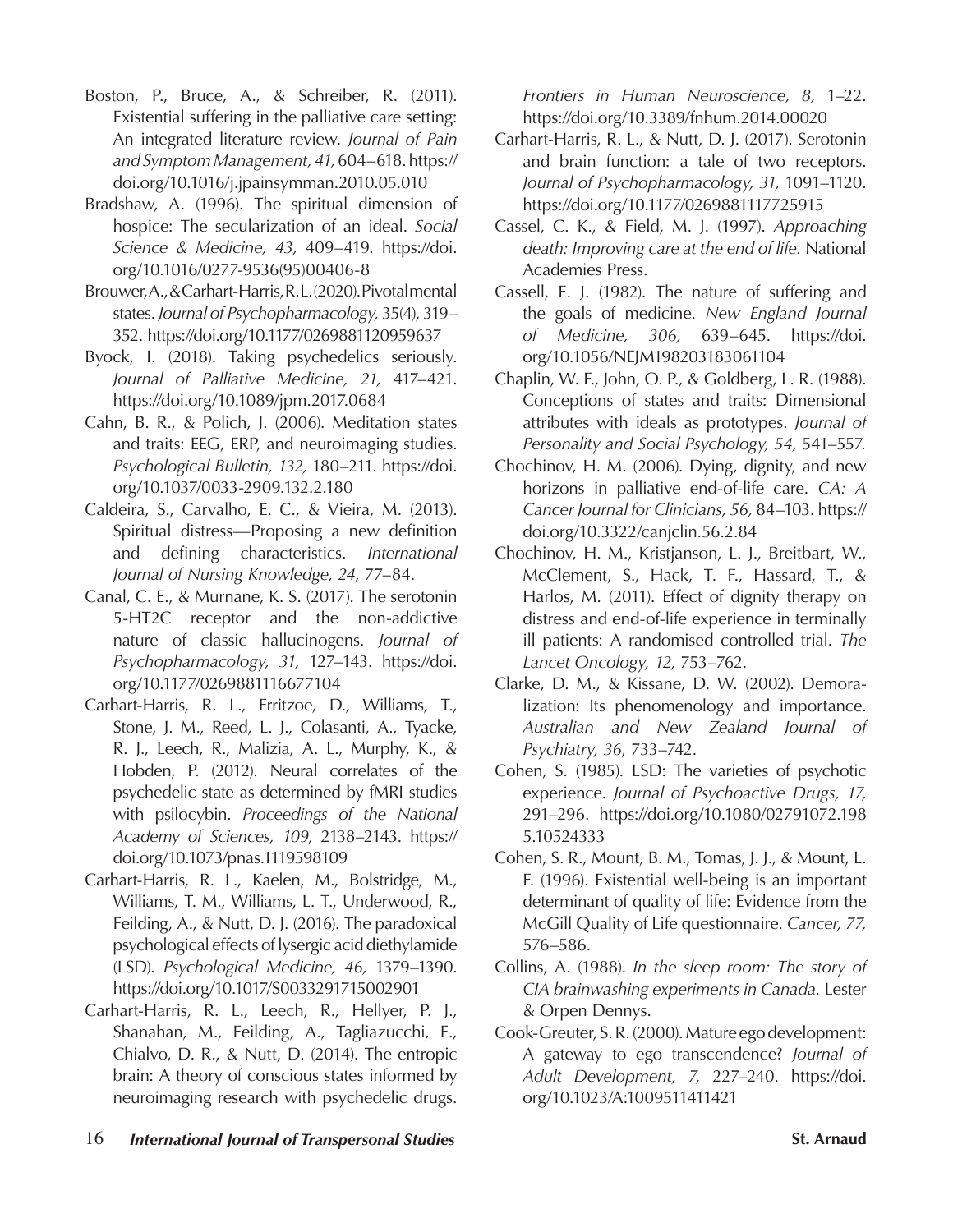- Cortright, B. (2007). *Integral psychology: Yoga, growth, and opening the heart.* State University of New York Press.
- Coward, D. D., & Reed, P. G. (1996). Selftranscendence: A resource for healing at the end of life. *Issues in Mental Health Nursing, 17,*  275–288. https://doi.org/10.3109/016128496 09049920
- Dourley, J. P. (1981). *Psyche as sacrament: A comparative study of C. G. Jung and Paul Tillich.*  Inner City Books.
- Dyck, E. (2008). *Psychedelic psychiatry: LSD from clinic to campus*. JHU Press.
- Edwards, A., Pang, N., Shiu, V., & Chan, C. (2010). The understanding of spirituality and the potential role of spiritual care in end-of-life and palliative care: A meta-study of qualitative research. *Palliative Medicine, 24,* 753–770.
- Eisner, B. (1997). Set, setting, and matrix. *Journal of Psychoactive Drugs, 29,* 213–216.
- Elkins, D. N., Hedstrom, L. J., Hughes, L. L., Leaf, J. A., & Saunders, C. (1988). Toward a humanisticphenomenological spirituality: Definition, description, and measurement. *Journal of Humanistic Psychology, 28,* 5–18. https://doi. org/10.1177/0022167888284002
- Emerson, A., Ponté, L., Jerome, L., & Doblin, R. (2014). History and future of the Multidisciplinary Association for Psychedelic Studies (MAPS). *Journal of Psychoactive Drugs, 46,*  27–36. https://doi.org/10.1080/02791072.2014. 877321
- Erikson, J. M. (1997). *The life cycle completed: Extended version with new chapters on the ninth stage of development.* W. W. Norton .
- Fahlberg, L., Wolfer, J., & Fahlberg, L. (1992). Personal crisis: Growth or pathology? *American Journal of Health Promotion, 7*, 45–52. https:// doi.org/10.4278/0890-1171-7.1.45
- Ferrer, J. N. (2011). Participatory spirituality and transpersonal theory: A ten-year retrospective. *Journal of Transpersonal Psychology, 43,* 1–34.
- Fisher, G. (1970). Psychotherapy for the dying: principles and illustrative cases with special reference to the use of LSD*. OMEGA-Journal of Death and Dying, 1,* 3–15. https://doi. org/10.2190/YH2E-R6MC-N8MQ-0TR5
- Fisher, G. (1972). Death, identity, and creativity. *OMEGA-Journal of Death and Dying, 2,* 303– 306. https://doi.org/10.2190/BBJ9-77QH-R13L-AQNT
- Frankl, V. (1963). *Man's search for meaning: An introduction to logotherapy.* Pocket Books.
- Friedman, H. (2006). The renewal of psychedelic research: Implications for humanistic and transpersonal psychology. *The Humanistic Psychologist, 34,* 39–58. https://doi.org/10.120 7/s1547333thp3401\_5
- Frood, A. (2006). Cluster busters. *Nature Medicine, 13,* 10–11. https://doi.org/10.1038/nm0107-10
- Gable, R. S. (2004). Comparison of acute lethal toxicity of commonly abused psychoactive substances. *Addiction, 99,* 686–696. https://doi. org/10.1111/j.1360-0443.2004.00744.x
- Garcia-Romeu, A. (2010). Self-transcendence as a measurable transpersonal construct. *Journal of Transpersonal Psychology, 42,* 26–47.
- Garland, E. L., Fredrickson, B., Kring, A. M., Johnson, D. P., Meyer, P. S., & Penn, D. L. (2010). Upward spirals of positive emotions counter downward spirals of negativity: Insights from the broadenand-build theory and affective neuroscience on the treatment of emotion dysfunctions and deficits in psychopathology. *Clinical Psychology Review, 30,* 849–864.
- Gasser, P., Holstein, D., Michel, Y., Doblin, R., Yazar-Klosinski, B., Passie, T., & Brenneisen, R. (2014). Safety and efficacy of lysergic acid diethylamide-assisted psychotherapy for anxiety associated with life-threatening diseases. *Journal of Nervous and Mental Disease, 202,* 513–520. https://doi.org/10.1097/NMD.00000 00000000113
- Gasser, P., Kirchner, K., & Passie, T. (2015). LSDassisted psychotherapy for anxiety associated with a life-threatening disease: A qualitative study of acute and sustained subjective effects*. Journal of Psychopharmacology, 29,* 57–68. https://doi.org/10.1177/0269881114555249
- Goodman, N. (2002). The serotonergic system and mysticism: Could LSD and the nondrug-induced mystical experience share common neural mechanisms? *Journal of Psychoactive Drugs, 34,* 263– 272. https://doi.org/10.1080/02791072.2002.10399962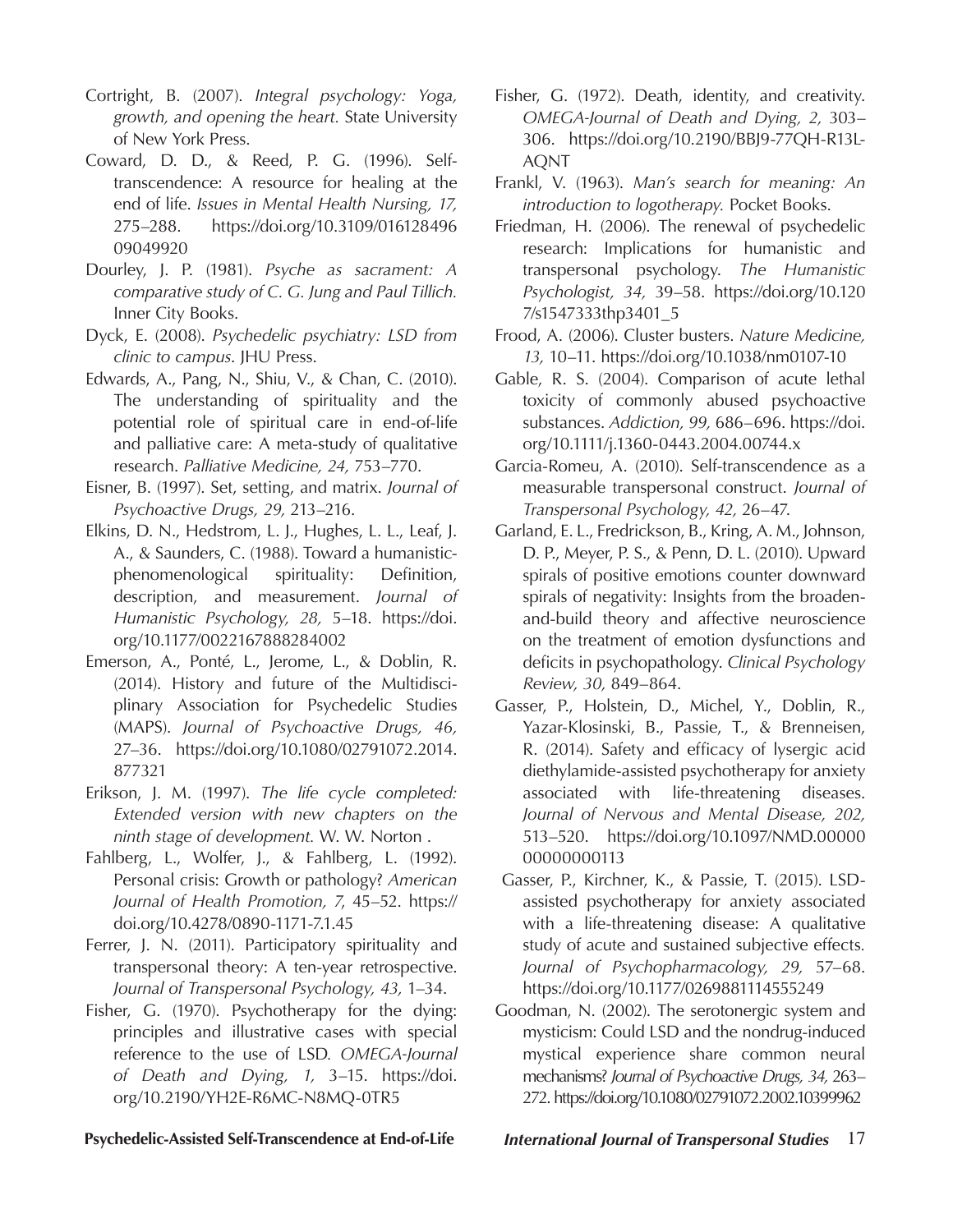- Greisinger, A. J., Lorimor, R. J., Aday, L. A., Winn, R. J., & Baile, W. F. (1996). Terminally ill cancer patients. Their most important concerns. *Cancer Practice, 5,* 147–154.
- Griffiths, R. R., Johnson, M. W., Carducci, M. A., Umbricht, A., Richards, W. A., Richards, B. D., Cosimano, M. P. and Klinedinst, M. A. (2016). Psilocybin produces substantial and sustained decreases in depression and anxiety in patients with life-threatening cancer: A randomized double-blind trial. *Journal of Psychopharmacology, 30,* 1181–1197. https://doi. org/10.1177/0269881116675513
- Griffiths, R. R., Johnson, M. W., Richards, W. A., Richards, B. D., McCann, U., & Jesse, R. (2011). Psilocybin occasioned mystical-type experiences: Immediate and persisting doserelated effects. *Psychopharmacology, 218,* 649– 665. https://doi.org/10.1007/s002130112358-5
- Grinspoon, L., & Bakalar, J. B. (1979). *Psychedelic drugs reconsidered.* Basic Books.
- Grob, C. S. (2007). The use of psilocybin in patients with advanced cancer and existential anxiety. In M. J. Winkelman & T. B. Roberts (Eds.), *Psychedelic medicine: New evidence for hallucinogenic substances as treatments* (pp. 205–216). Praeger.
- Grob, C. S., Danforth, A. L., Chopra, G. S., Hagerty, M., McKay, C. R., Halberstadt, A. L., & Greer, G. R. (2011). Pilot study of psilocybin treatment for anxiety in patients with advanced-stage cancer. *Archives of General Psychiatry, 68,* 71–78. https:// doi.org/10.1001/archgenpsychiatry.2010.116
- Grof, S. (1980). *LSD psychotherapy*. Hunter House.
- Grof, S., Goodman, L. E., Richards, W. A., & Kurland, A. A. (1973). LSD-assisted psychotherapy in patients with terminal cancer. *International Pharmacopsychiatry, 8,* 129–144. https://doi. org/10.1159/000467984
- Grof, S., & Halifax, J. (1977). *The human encounter with death*. E. P. Dutton.
- Halberstadt, A. L. (2015). Recent advances in the neuropsychopharmacology of serotonergic hallucinogens. *Behavioural Brain Research, 277,* 99–120.https://doi. org/10.1016/j.bbr.2014.07.016
- Harter, S. (2016). Developmental and prosocial dimensions of hypo-egoic phenomena. In K.

W. Brown & M. R. Leary (Eds.), *The Oxford handbook of hypo-egoic phenomena* (pp. 79– 94). Oxford University Press.

- Hartelius, G., Rothe, G., & Roy, R. J. (2013). A brand from the burning. In H. L. Friedman & G. Hartelius (Eds.) *The Wiley-Blackwell handbook of transpersonal psychology* (pp. 3–22). Wiley Blackwell.
- Hartogsohn, I., (2017). Constructing drug effects: A history of set and setting. *Drug Science, Policy & Law 3,* 1–17.
- Hendricks, P. S., Clark, C. B., Johnson, M. W., Fontaine, K. R., & Cropsey, K. L. (2014). Hallucinogen use predicts reduced recidivism among substance-involved offenders under community corrections supervision. *Journal of Psychopharmacology, 28,* 62–66. https://doi. org/10.1177/0269881113513851
- Hood, R. W. (2016). Mysticism and hypo-egoicism. In K. W. Brown & M. R. Leary (Eds.), *The Oxford handbook of hypo-egoic phenomena* (pp. 285– 296). Oxford University Press.
- Hood, R. W., Hill, P. C., & Spilka, B. (2009). *The psychology of religion: An empirical approach.*  Guilford Press.
- Hood, R. W., & Morris, R. J. (1983). Toward a theory of death transcendence. *Journal for the Scientific Study of Religion, 22,* 353–365. https:// doi.org/10.2307/1385773
- Holzel, B. K., Lazar, S. W., Gard, T., Schuman-Olivier, Z., Vago, D. R., & Ott, U. (2011). How does mindfulness meditation work? Proposing mechanisms of action from a conceptual and neural perspective. *Perspectives on Psychological Science, 6,* 537–559.
- Hy, L. X., & Loevinger, J. (1996). *Measuring ego development.* L. Erlbaum Associates.
- Irwin, R. R. (2002). *Human development and the spiritual life: How consciousness grows toward transformation.* Kluwer Academic/ Plenum. https://doi.org/10.1007/978-1-4615-06 57-7
- Jaffe, J. H. (1990). Drug addiction and drug abuse. In A. G. Goodman, T. W. Rall, A. S. Nies, & P. Taylor (Eds.), *Goodman & Gilman's: The pharmacological basis of therapeutics* (pp. 522– 573). McGraw-Hill.
- 18 *International Journal of Transpersonal Studies* **St. Arnaud**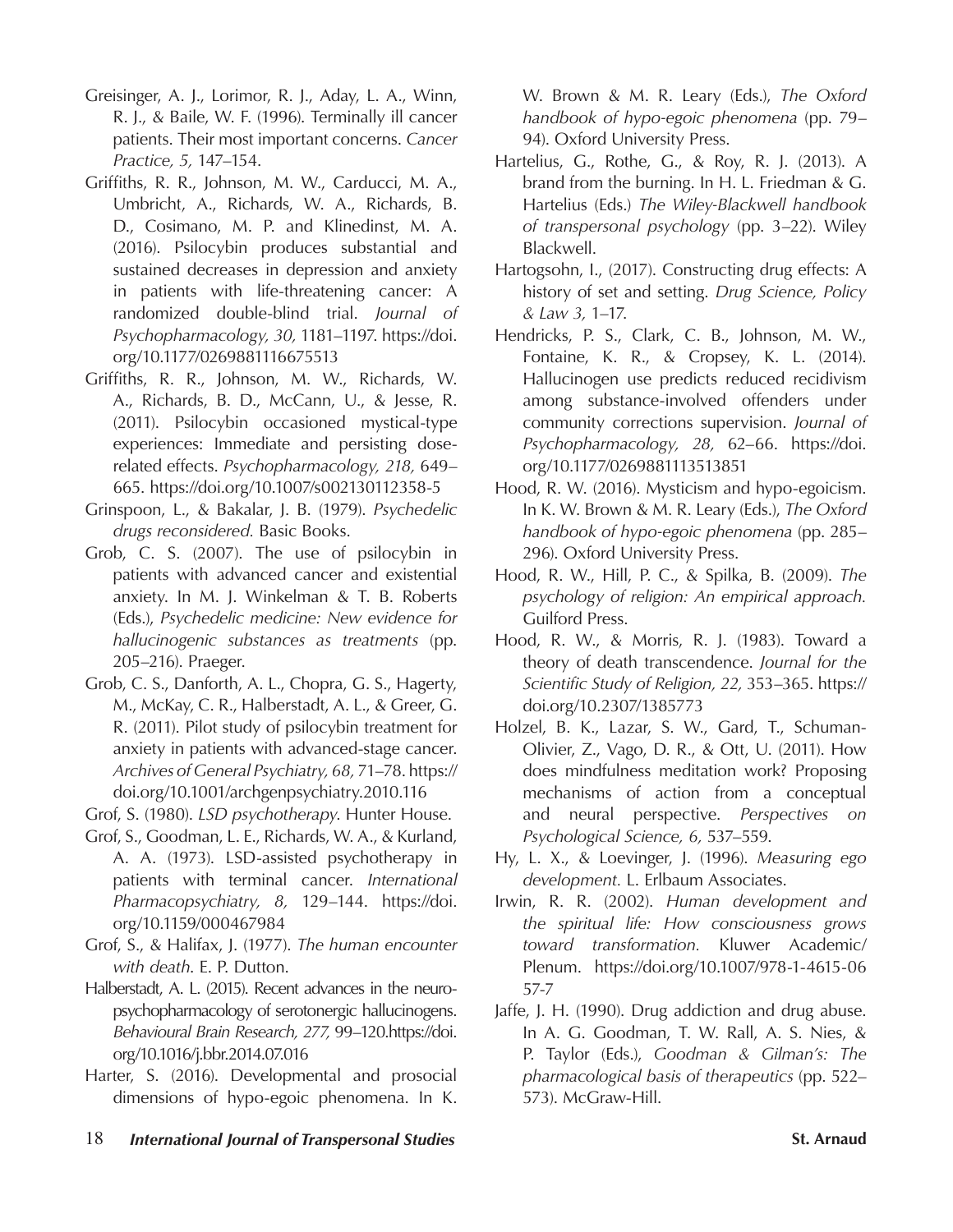- James, W. (1902). *The varieties of religious experience: A study in human nature.* Modern Library. https://doi.org/10.1037/10004-000
- Johansen, P. Ø. (2013). Psychedelics and mental health: A population study. *PLoS One, 8,* 1–9.
- Johnson, M. W., & Griffiths, R. R. (2017). Potential therapeutic effects of psilocybin. *Neurotherapeutics, 14,* 734–740. https://doi. org/10.1007/s13311-017-0542-y
- Johnson, M. W., Richards, W. A., & Griffiths, R. R. (2008). Human hallucinogen research: Guidelines for safety. *Journal of Psychopharmacology, 22,* 603–620. https://doi.org/10. 1177/0269881108093587
- Kast, E. (1966). LSD and the dying patient. *The Chicago Medical School Quarterly, 26,* 80–87.
- Kearney, M. (2000). *A place of healing: Working with suffering in living and dying.* Oxford University Press.
- Kiken, L. G., Garland, E. L., Bluth, K., Palsson, O. S., & Gaylord, S. A. (2015). From a state to a trait: Trajectories of state mindfulness in meditation during intervention predict changes in trait mindfulness. *Personality and Individual Differences, 81,* 41–46.
- King, D. B., & DeCicco, T. L. (2009). A viable model and self-report measure of spiritual intelligence*. International Journal of Transpersonal Studies, 28,* 68–85. https://doi.org/10.24972/ ijts.2009.28.1.68
- Krebs, T. S., & Johansen, P. Ø. (2013). Over 30 million psychedelic users in the United States. *F1000Research, 2,* 1–5. https://doi.org/10.12688/ f1000research.2-98.v1
- Krau, S. D. (2016). The difference between palliative care and end of life care: More than semantics. *Nursing Clinics of North America, 51(3),* ix–x.
- Kurland, A. A. (1985). LSD in the supportive care of the terminally ill cancer patient. *Journal of Psychoactive Drugs, 17,* 279–290. https://doi.or g/10.1080/02791072.1985.10524332
- Leary, T., Litwin, G. H., & Metzner, R. (1963). Reactions to psilocybin administered in a supportive environment. *Journal of Nervous and Mental Disease, 137,* 561–573. https://doi. org/10.1097/00005053-196312000-00007
- Leary, T., Metzner, R., & Alpert, R. (with Pinchbeck, D.). (2007). *The psychedelic experience: A*

*manual based on the Tibetan book of the dead.*  Citadel Press.

- LeMay, K., & Wilson, K. G. (2008). Treatment of existential distress in life threatening illness: A review of manualized interventions. *Clinical Psychology Review, 28,* 472–493.
- Levenson, M. R., Aldwin, C. M., & Cupertino, A. P. (2001). Transcending the self: Towards a liberative model of adult development. In A. L. Neri (Ed.), *Maturidade & velhice: Um enfoque multidisciplinar* (pp. 99–116). Papirus.
- Levenson, M. R., Jennings, P. A., Aldwin, C. M., & Shiraishi, R. W. (2005). Self-transcendence: Concep tualization and measurement. *International Journal of Aging and Human Development, 60,* 127–143. https://doi.org/10.2190/XRXM-FYRA-7U0X-GRC0
- Lifton, R. J. (1976). *The life of the self: Toward a new psychology.* Simon and Schuster.
- Ludwig, A. M. (1972). Altered states of consciousness. In C. T. Tart. (Ed*.*), *Altered states of consciousness* (pp. 11–24). Anchor Books.
- MacDonald, D. A., Friedman, H. L., Brewczynski, J., Holland, D., Salagame, K. K. K., Mohan, K. K., Gubrij, Z.O., & Cheong, H. W. (2015). Spirituality as a scientific construct: Testing its universality across cultures and languages. *PLOS One, 10,* e0117701. https://doi.org/10.1371/ journal.pone.0117701
- MacLean, K. A., Johnson, M. W., & Griffiths, R. R. (2011). Mystical experiences occasioned by the hallucinogen psilocybin lead to increases in the personality domain of openness. *Journal of Psychopharmacology, 25,* 1453–1461. https:// doi.org/10.1177/0269881111420188
- Malone, T. C., Mennenga, S. E., Guss, J., Podrebarac, S. K., Owens, L. T., Bossis, A. P., Belser, A. B., Agin-Liebes, G., Bogenschutz, M. P., & Ross, S. (2018). Individual experiences in four cancer patients following psilocybin-assisted psychotherapy. *Frontiers in Pharmacology, 9,*  256. https://doi:10.3389/fphar.2018.00256
- Maltoni, M., Scarpi, E., Rosati, M., Derni, S., Fabbri, L., Martini, F., Amadori, D., & Nanni, O. (2012). Palliative sedation in end-of-life care and survival: A systematic review. *Journal of Clinical Oncology, 30,* 1378–1383. https://doi. org/10.1200/JCO.2011.37.3795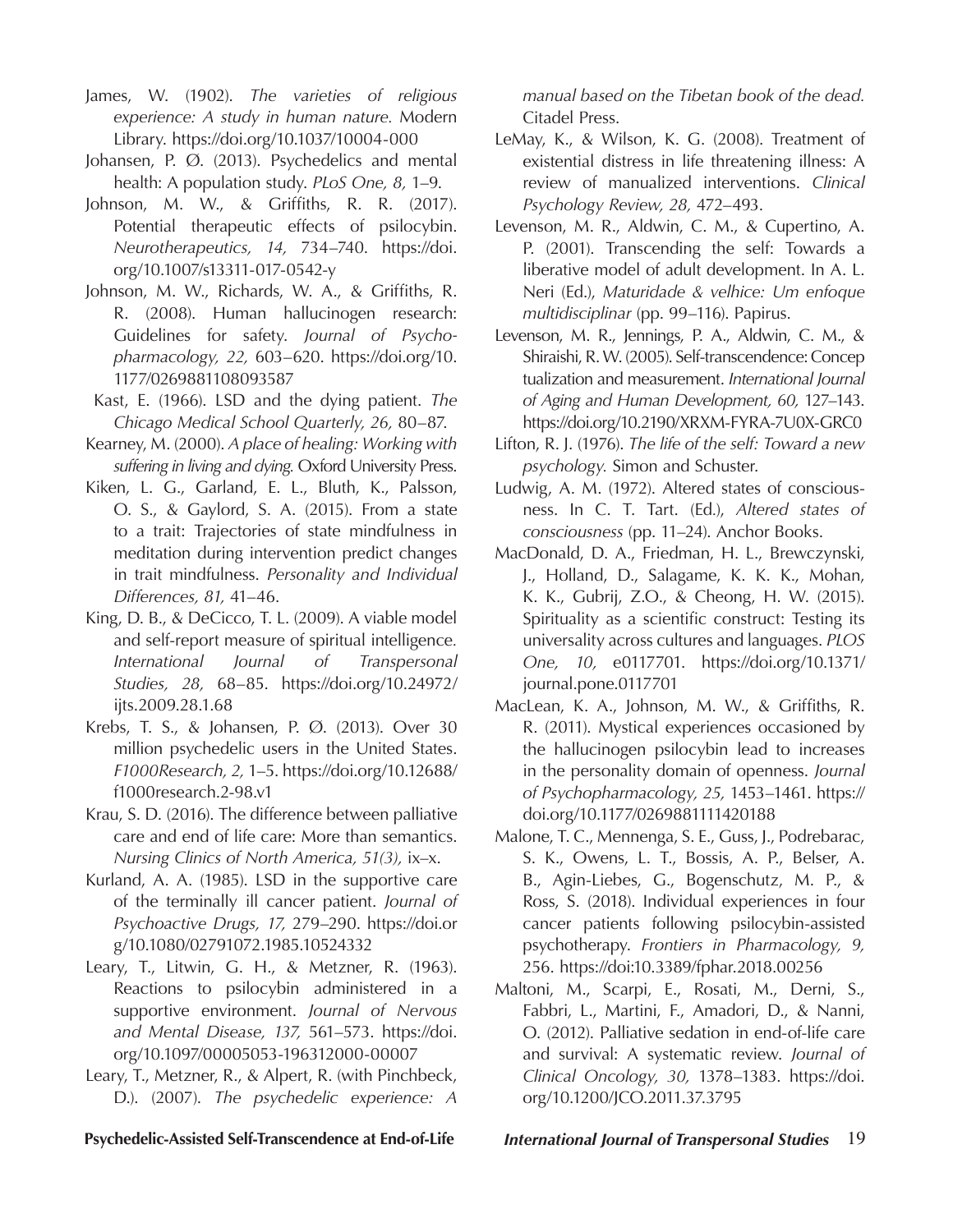- Marcia, J. E. (2010). Life transitions and stress in the context of psychosocial development. In T. W. Miller (Ed.), *Handbook of stressful transitions across the lifespan* (pp. 19–34). Springer. https:// doi.org/10.1007/978-1-4419-0748-6\_2
- Maslow, A. H. (1971). *The farther reaches of human nature.* Viking Press.
- Masters, R. E. L., & Houston, J. (1966). *The varieties of psychedelic experience*. Holt, Rinehart and Winston.
- McClain, C. S., Rosenfeld, B., & Breitbart, W. (2003). Effect of spiritual well-being on end-oflife despair in terminally-ill cancer patients. *The Lancet, 361,* 1603–1607.
- Mithoefer, M. (2015). *A manual for MDMA-assisted psychotherapy in the treatment of posttraumatic stress disorder*. Retrieved from https://maps. org/research-archive/mdma/MDMA-Assisted-Psychotherapy-Treatment-Manual-Version7- 19Aug15-FINAL.pdf
- Meier, C. A. (1967). *Ancient incubation and modern psychotherapy*. Northwestern University Press.
- Merlin, M. D. (2003). Archaeological evidence for the tradition of psychoactive plant use in the old world. *Economic Botany, 57,* 295–323.
- Montagne, M. (1996) The pharmakon phenomenon: Cultural conceptions of drugs and drug use. In P. Davis (Ed.) *Contested ground: Public purpose and private interest in the regulation of prescription drugs* (pp. 11–25). Oxford University Press.
- Moss, E. L., & Dobson, K. S. (2006). Psychology, spirituality, and end-of-life care: An ethical integration? *Canadian Psychology 47,* 284–299.
- Nelson, B., & Sass, L. A. (2008). The phenomenology of the psychotic break and Huxley's trip: Substance use and the onset of psychosis. *Psychopathology, 41,* 346–355. https://doi.org/10.1159/000152376
- Newberg, A. B., & d'Aquili, E. G. (2000). The neuropsychology of religious and spiritual experience. *Journal of Consciousness Studies, 7,* 251–266.
- Nichols, D. E. (2016). Psychedelics. *Pharmacological Reviews, 68,* 264–355. https://doi.org/10.1124/ pr.115.011478
- Nour, M. M., & Carhart-Harris, R. L. (2017). Psychedelics and the science of self-experience. *British Journal of Psychiatry, 210,* 177–179. https://doi.org/10.1192/bjp.bp.116.194738
- Novak, S. J. (1997). LSD before Leary: Sidney Cohen's critique of 1950s psychedelic drug research. *Isis, 88,* 87–110.
- Nutt, D. J., King, L. A., & Phillips, L. D. (2010). Drug harms in the UK: A multicriteria decision analysis. *The Lancet, 376,* 1558–1565. https:// doi.org/10.1016/S0140-6736(10)61462-6
- Nutt, D., King, L. A., Saulsbury, W., & Blakemore, C. (2007). Development of a rational scale to assess the harm of drugs of potential misuse. *The Lancet, 369,* 1047–1053. https://doi.org/10.1016/ S0140-6736(07)60464-4
- Pahnke, W. N. (1967). The contribution of the psychology of religion to the therapeutic use of the psychedelic substances. In H. A. Abramson (Ed.), *The use of LSD in psychotherapy and alcoholism* (pp. 629–649). Bobbs-Merrill.
- Pahnke, W. N. (1969). The psychedelic mystical experience in the human encounter with death. *Harvard Theological Review, 62,* 1–21. https:// doi.org/10.1017/S0017816000027577
- Pahnke, W. N., & Richards, W. A. (1966). Implications of LSD and experimental mysticism. *Journal of Religion and Health, 5,* 175–208. https://doi. org/10.1007/BF01532646
- Passie, T. (2007). Contemporary psychedelic therapy: An overview. In M. J. Winkelman & T. B. Roberts (Eds.), *Psychedelic medicine: New evidence for hallucinogenic substances as treatments* (pp. 45–68). Praeger.
- Passie, T., Halpern, J. H., Stichtenoth, D. O., Emrich, H. M., & Hintzen, A. (2008). The pharmacology of lysergic acid diethylamide: a review. *CNS Neuroscience & Therapeutics, 14,* 295–314. https://doi.org/10.1111/j.1755- 5949.2008.00059.x
- Passie, T., Seifert, J., Schneider, U., & Emrich, H. M. (2002). The pharmacology of psilocybin. *Addiction Biology, 7,* 357–364. https://doi. org/10.1080/1355621021000005937
- Peterson, C., & Seligman, M. E. (2004). *Character strengths and virtues: A handbook and classification.* American Psychological Association.
- Phelps, J. (2017). Developing guidelines and competencies for the training of psychedelic therapists. *Journal of Humanistic Psychology, 57,* 450–487. https://doi.org/10.1177/0022167817711304
- 20 *International Journal of Transpersonal Studies* **St. Arnaud**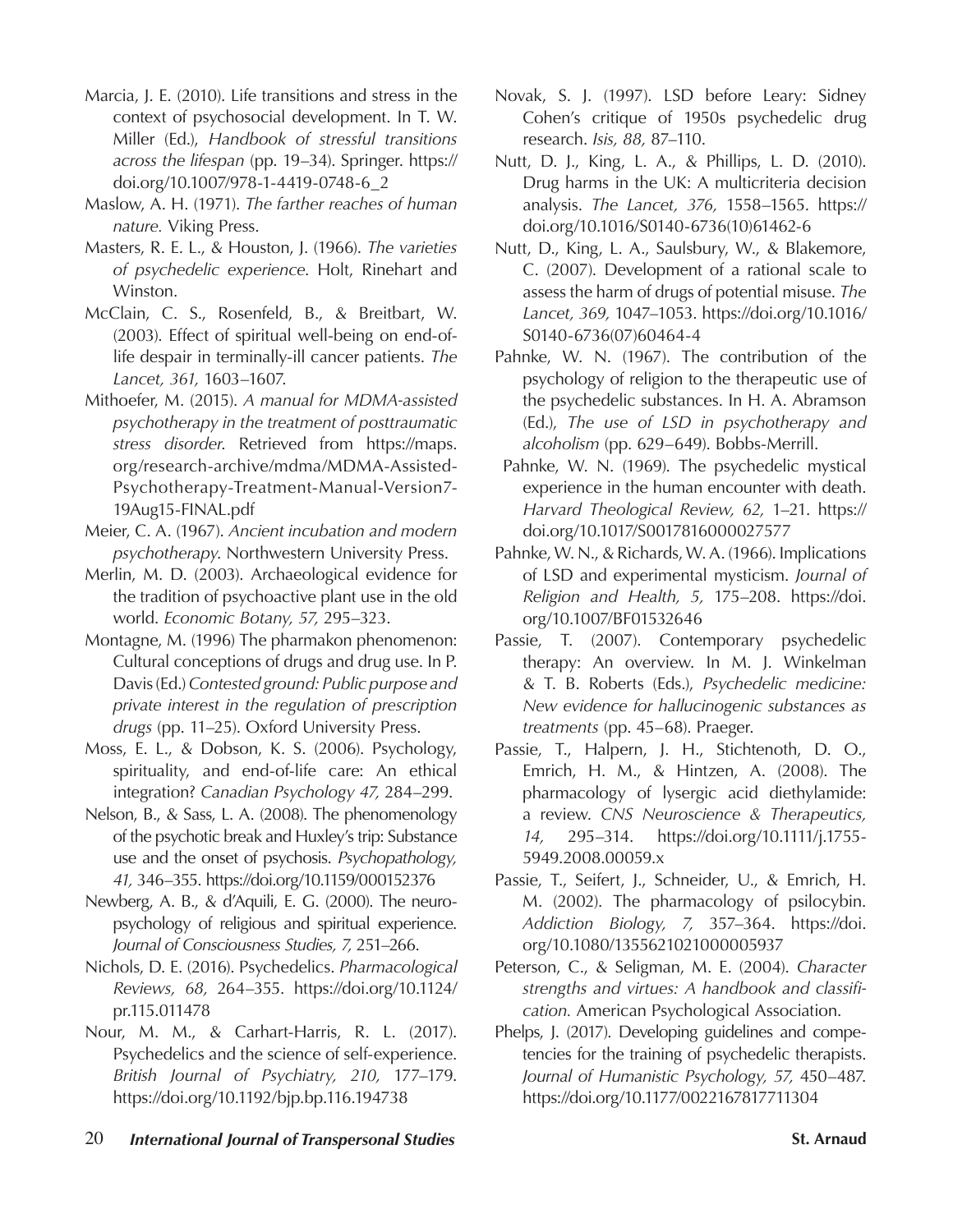- Reed, P. G. (1991). Toward a theory of selftranscendence: Deductive reformulation using developmental theories. *Advances in Nursing Science, 13*, 64–77. https://doi.org/10.1097/00 012272-199106000-00008
- Reed, P. G. (2009). Demystifying self-transcendence for mental health nursing practice and research. *Archives of Psychiatric Nursing, 23,* 397–400. https://doi.org/10.1016/j.apnu.2009.06.006
- Richards, W. A. (2009). The rebirth of research with entheogens: Lessons from the past and hypotheses for the future. *Journal of Transpersonal Psychology, 41,* 139–150.
- Richards, W. A. (2016). *Sacred knowledge: Psychedelics and religious experiences.*  Columbia University Press.
- Richards, W. A., Rhead, J. C., DiLeo, F. B., Yensen, R., & Kurland, A. A. (1977). The peak experience variable in DPT-assisted psychotherapy with cancer patients. *Journal of Psychedelic Drugs, 9,* 1–10. https://doi.org/10.1080/02791072.1977. 10472020
- Ross, S., Bossis, A., Guss, J., Agin-Liebes, G., Malone, T., Cohen, B., Mennenga, S. E., Belser, A., Kalliontzi, K., Babb, J., Su, Z., Corby, P., & Schmidt, B. L. (2016). Rapid and sustained symptom reduction following psilocybin treatment for anxiety and depression in patients with life-threatening cancer: A randomized controlled trial. *Journal of Psychopharmacology, 30,* 1165–1180. https:// doi.org/10.1177/0269881116675512
- Saunders, C. (1988). Spiritual pain. *Journal of Palliative Care, 4,* 29–32.
- Sessa, B. (2017). *The psychedelic renaissance: Reassessing the role of psychedelic drugs in 21st century psychiatry and society.* Muswell Hill Press.
- Shelton, R. C., & Hendricks, P. S. (2016). Psilocybin and palliative end-of-life care. *Journal of Psychopharmacology, 30,* 1207–1208. https:// doi.org/10.1177/0269881116675764
- Sinnott, J. (2000). Cognitive aspects of unitative states: Spiritual self-realization, intimacy, and knowing the unknowable. In M. E. Miller & A. N. West (Eds.), *Spirituality, ethics, and relationships in adulthood* (pp. 177–198). Psychosocial Press.
- Shafranske, E. P., & Sperry, L. (2005). Addressing the spiritual dimension in psychotherapy:

Introduction and overview. In L. Sperry & E. Shafranske (Eds.), *Spiritually oriented psychotherapy* (pp. 11–29). Washington, DC: American Psychological Association. https:// doi.org/10.1037/10886-001

- St. Arnaud, K. O., & Cormier, D. C. (2017). Psychosis or spiritual emergency: The potential of developmental psychopathology for differential diagnosis. *International Journal of Transpersonal Studies, 36,* 44–59. https://doi.org/10.24972/ ijts.2017.36.2.44
- Stein, M. (2004). Spiritual and religious aspects of modern analysis. In J. Cambray & L. Carter (Eds.), *Analytical psychology: Contemporary perspectives in Jungian analysis* (pp. 204–222). Brunner-Routledge.
- Strang, P., Strang, S., Hultborn, R., & Arnér, S. (2004). Existential pain—an entity, a provocation, or a challenge? *Journal of Pain and Symptom Management, 27,* 241–250.
- Strassman, R. J. (1984). Adverse reactions to psychedelic drugs. A review of the literature. *Journal of Nervous and Mental Disease, 172,* 577–595. https://doi.org/10.1097/00005053- 198410000-00001
- Streib, H., & Hood, R. W. (2013). Modeling the religious field: Religion, spirituality, mysticism and related world views. *Implicit Religion, 16*, 137–155. https://doi.org/10.1558/imre.v16i2.1 33
- Studerus, E., Kometer, M., Hasler, F., & Vollenweider, F. X. (2011). Acute, subacute and long-term subjective effects of psilocybin in healthy humans: A pooled analysis of experimental studies. *Journal of Psychopharmacology, 25,* 1434–1452. https:// doi.org/10.1177/0269881110382466
- Sundararjan, L. (2002). Religious awe: Potential contributions of negative theology to psychology, "positive" or otherwise. *Journal of Theoretical and Philosophical Psychology, 22,* 174–197. https://doi.org/10.1037/h0091221
- Sutich, A. J. (1973). Transpersonal therapy. *Journal of Transpersonal Psychology, 5,* 1–6.
- Swanson, L. R. (2018). Unifying theories of psychedelic drug effects*. Frontiers in Pharmacology, 9,* 172. https://doi.org/10.3389/ fphar.2018.00172